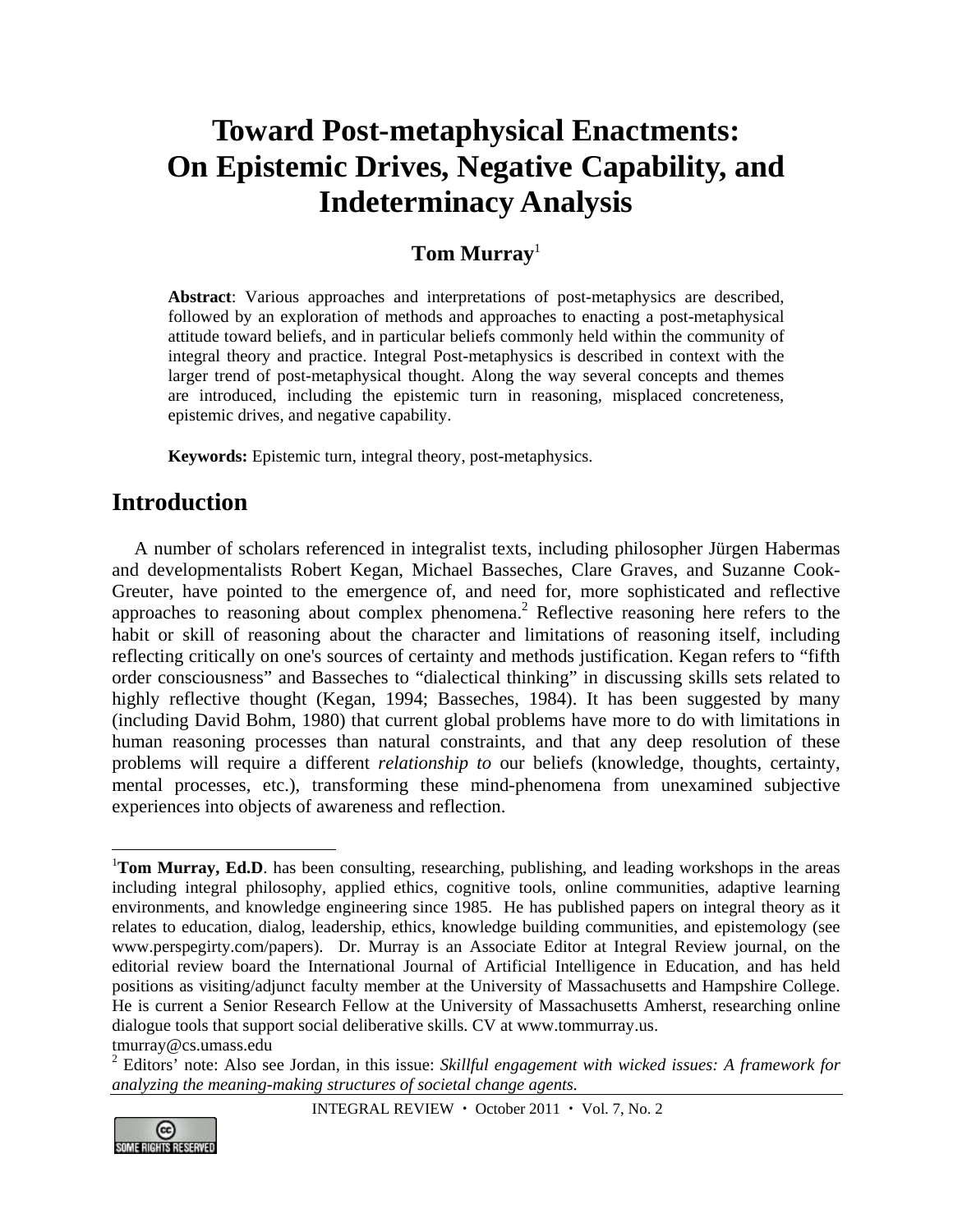Habermas' term "post-metaphysical" refers, in part, to this more reflective form of reasoning, which can be seen as emerging in academic circles but also characterizes a (quite nascent) emerging sophistication in informal reasoning in (post-) modern society (Habermas, 1992). Metaphysics traditionally concerns questions about what is real beyond concrete sensory reality,

and post-metaphysics refers to a more reflective approach to not only questions of what is real, but also questions of what is true (and how truth can be agreed upon or understood). The integral community has much to offer in the practical and theoretical aspects of this area, due to its explorations into second-tier, integral, post-formal, and/or post-post-modern levels or stages of development (and in supporting the transition from prior levels into these levels).

In recent years, new developments in Ken Wilber's integral theory have focused on ontology, metaphysics, epistemology, and method, i.e., philosophical questions about the nature of knowledge and what is knowable (Wilber, 2006). Wilber's "Wilber-5" theoretical stage, and related work by Sean Esbjörn-Hargens that extends this work, includes integral post-metaphysics (which in turn includes integral methodological pluralism) (Esbjörn-Hargens, 2005; Esbjörn-Hargens & Zimmerman, 2009). Post-metaphysics,<sup>3</sup> concerned with the nature of knowledge, truth, reality, and belief, might seem like an esoteric philosophical topic, but the ideas behind post-metaphysics have strong implications for everyday life practices. Also, post-metaphysical thinking is implicated in embodying "second tier" (or integral stage) development, which is a central developmental marker for integralists.<sup>4</sup>

As I did for the topic of methodological pluralism in a 2010 paper (Murray, 2010a), in this paper I will explore the topic of post-metaphysics in terms of what it might look like to more fully apply and enact it within the community of integral scholars and practitioners (henceforth "integral community," in which I am a participant), or more generally, within any knowledge building community. I will discuss its meaning and implications from several perspectives, and suggest a number of principles and approaches that can help us take a post-metaphysical stance to our own knowledge creation and belief promotion activities. Though I will refer to the problems in finding rigorous truths in domains such as the human sciences this article does not intended to address empirical researchers, who must aim for as much rigor as their subject matter will allow, but rather is for inter/trans-disciplinarians who are trying to integrate many fields of knowledge in holistic applications.

Second-tier skill development includes a high level of reflective understanding of self, belief, and the human condition. Previously (Murray, 2010a), I used the term "epistemic wisdom" to point specifically to the aspects of second tier skill (especially construct awareness) related to questions of knowledge, belief, and truth; and later (Murray, 2010b), I described second tier skills in terms of four types of "wisdom skills": ego-awareness, construct-awareness, relationalawareness, and systems-awareness. Taking a (second tier) post-metaphysical stance involves moving further away from black and white, us versus them, and either-or thinking into ever more nuanced, complex, and dynamic perspectives, which Walsh (2009) calls "perspectival range." It includes moving further from basing beliefs on authority, peer pressure, magical thinking, and

<u>.</u>

 $3$  I will speak to "post metaphysics," more broadly than Integral Post-metaphysics.

<sup>&</sup>lt;sup>4</sup> Second tier is a term used within the integral community to refer to a level of adult cognitive/emotional/social/spiritual development that is post-formal. Associated terms include vision logic, post-rational, Metasystemic, dialectical thinking, and construct aware.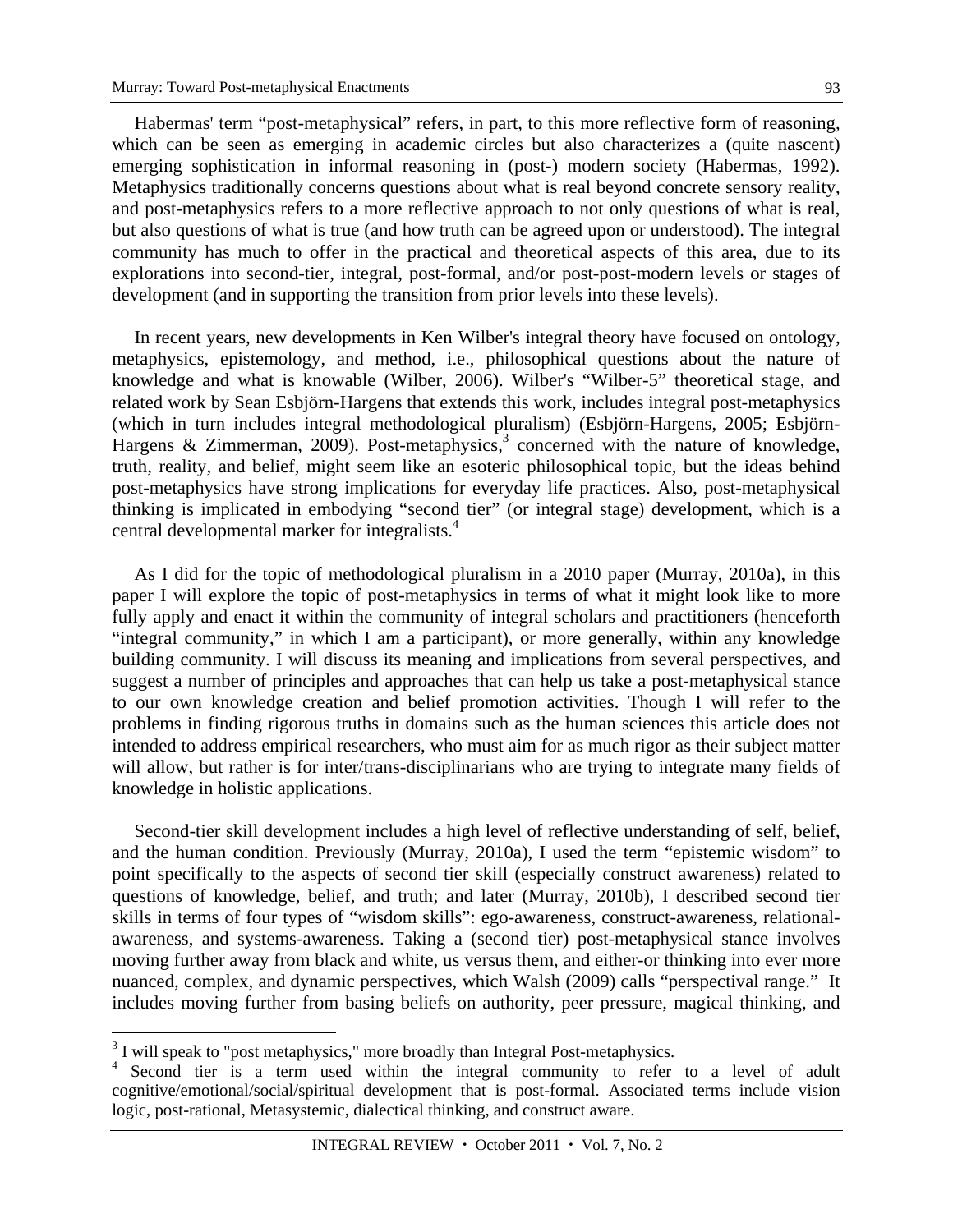emotional or unconscious drives, toward forming beliefs using rational systematic thought, critical thinking, cognitive empathy, a tolerance for paradox and uncertainty, and intuitions grounded in deep ethical sensibilities. It even includes understanding how authority, peer pressure, magical thinking, and emotional and unconscious drives are unavoidable and important aspects of normal belief formation. That is, it tries to see these aspects of thought more objectively for what they are, and use that understanding in forming, defending, or transforming one's beliefs.<sup>5</sup>

In a companion paper to this one titled "On the development of beliefs vs. capacities: postmetaphysical implications of second tier skillfulness" (Murray, 2010b) I proposed that developmental narratives within the integral community often conflate the development of *skills* (or capacities) with the development of *beliefs* (including values or worldviews), and that this conflation leads to several problems. I suggested that our approach to describing and promoting human development be more oriented around the skills or capacities that people have than around the ideas (models, theories, principles, facts) that they believe. Much of my argument centered on the problems of unreflectively holding or promoting ideas, models, or belief systems. (Compared with other knowledge-building communities, the integral community does quite well here, but it also has the potential to go much further in practicing what its leading-edge principles imply). In the next section I will broaden this exploration of integralist beliefs from the focus on narratives about human development to include the set of beliefs commonly espoused by integralists (without going into any in detail). At issue is how we can not only create but disseminate and promote these useful beliefs, while still actively taking a reflective distance (or post-metaphysical stance) on them, fully allowing for alternatives, indeterminacies, and unknowing.

 Integralists often employ the adages to "not confuse the map with the territory" and avoid the "myth of the given," but closer inspection shows that enacting these slogans is indeed difficult, and subtle forms of metaphysical thinking and "misplaced concreteness" exist throughout integral discourse. In dealing with disagreements or contradicting knowledge it can be easy to back into a relativistic (or even so-called "non-dual") stance and claim that the truth is subjective, perspectival, unknowable, or meaningless. This can serve the positive functions of supporting humility, opening to new ideas, or releasing attachment. But, it can also become a cavalier or defeatist move away from a topic or interlocutor to avoid the conflict—missing opportunities that a disagreement may tender. In order to move forward rather than back (when appropriate) and engage more intimately with the topic, the self, and the other, it helps to have specific knowledge and skills implicated by the epistemic wisdom alluded to above. That is, just accepting or succumbing to the indeterminacies of knowledge (and thought) is often not adequate, and understanding how these indeterminacies *work* and how to *manage* them can be beneficial. This paper attempts to make a small contribution in this direction.

In what follows I will explore various meanings of post-metaphysics, anchor the discussion in beliefs commonly held by integralists, and provide a context for post-metaphysics by describing the "epistemic turn" in philosophy and culture. Then I will introduce a number of ideas meant to support a post-metaphysical stance on knowledge creation and dissemination, including

 $<sup>5</sup>$  As is commonly understood, we transcend, include, and transform the earlier modes, rather than leaving</sup> them behind.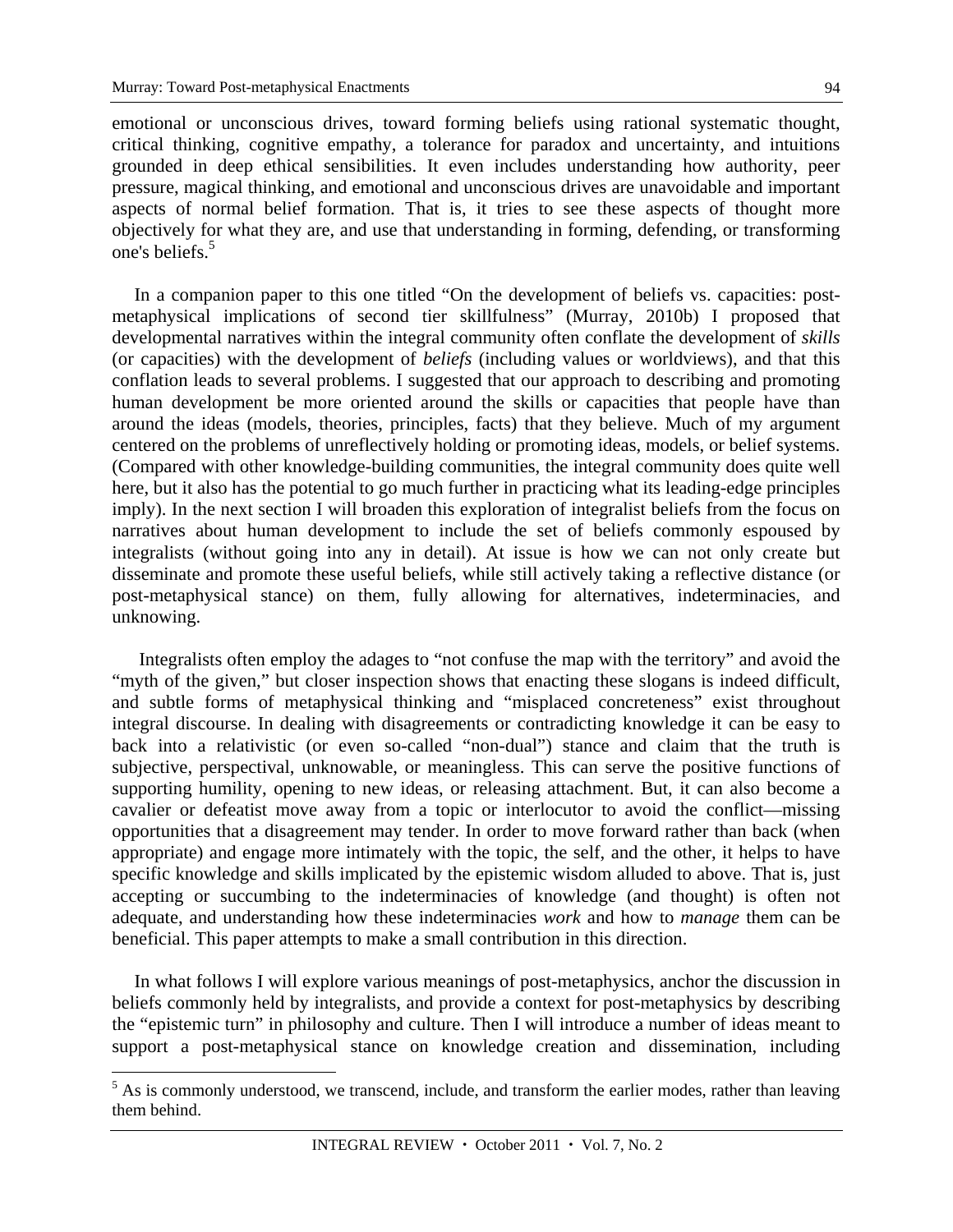"negative capability," "indeterminacy analysis," "epistemic drives," a developmental treatment of misplaced concreteness, and an argument for the validity of "meaning-generative" claims.

# **Integralists' Beliefs and Metaphysics**

As a way to ground the topic of post-metaphysics in everyday life practices, let us look at the beliefs we hold as integralists and ask about our relationship to those beliefs. We integralists often define ourselves by how we differ from the prior cultural developmental level (variously called green meme, New Age, or postmodern). We also live with the challenge of trying to describe and defend our beliefs to friends and colleagues who hold different world views. In Table 1, I list some common integral community ideas (concepts and beliefs) and contrast them with New Age ideas. (In the middle column are beliefs that seem to exist in both categories; some are New Age beliefs that can be held in an integral context.) In that table, I focus on contentious beliefs about what is real or true, though one could list many others less ontologically problematic or "edgy." "Integral beliefs" here includes not only quasi-formal models like AQAL, but also the whole set of beliefs, theories, and principles held causally by integralists. This is a rough caricature and accuracy of this categorization is not important. The point is to help the reader reflect on beliefs that one has that associate one with one's intellectual or social compatriots.<sup>6</sup>

**Table 1. New Age vs. Integralist Beliefs** 

 $\overline{a}$ 

| <b>New Age</b>                                                                                                               | New Age and Integral                                                                                                                                                                                                                                                                                                                                                                                                    | <b>Integral</b>                                                                  |
|------------------------------------------------------------------------------------------------------------------------------|-------------------------------------------------------------------------------------------------------------------------------------------------------------------------------------------------------------------------------------------------------------------------------------------------------------------------------------------------------------------------------------------------------------------------|----------------------------------------------------------------------------------|
|                                                                                                                              | $UFOs$ and lost ancient Channeling and the existence The universe is evolving –<br>advanced civilizations; the of non-physical beings; ESP through us; Eros, Agape,<br>healing power of crystals; the and psychic phenomena; involution, morphogenetic<br>earth is a living conscious intuitions can offer sturdy fields, Omega Point; the 4                                                                            |                                                                                  |
| personality typing systems;                                                                                                  | being (Gaia); we can manifest truths and directives; existence quadrants (or 8 zones) are<br>our wishes through intention of a soul/spirit (and constructs discrete and ontologically<br>alone; astrology, and other such as Over-soul, Authentic fundamental; cultures and<br>prognostication systems and Self), reincarnation and past people can be categorized<br>lives; synchronicity; psychic in terms of general |                                                                                  |
| various schools of mystical<br>and occult beliefs; "all you<br>need is love" (and peace);<br>everything is perfect as it is. | energy and the chakra system; developmental levels like<br>reality of collective<br>the<br>consciousness and parts of the Turquoise; there is a non-<br>self such as ego and shadow; dual ground of being<br>all is one.                                                                                                                                                                                                | Blue,<br>Green,<br>and<br>beyond<br>time,<br>space,<br>energy, matter, and mind. |

Readers identifying with the integral community have probably had frustrating experiences trying to explain integral ideas to peers or trying to critique New Age beliefs (this notion was born out in a seminar discussion at an integral community event). For the purposes of our postmetaphysical explorations, we can ask: How confident can we be in such discourses? How can we characterize the difference between these two sets of ideas (what differentiates "ours" vs.

<sup>&</sup>lt;sup>6</sup> If you don't identify with the beliefs in that column, just substitute any beliefs, skills, values, or knowledge that you feel developmentally differentiates you from others, along any "line" of development.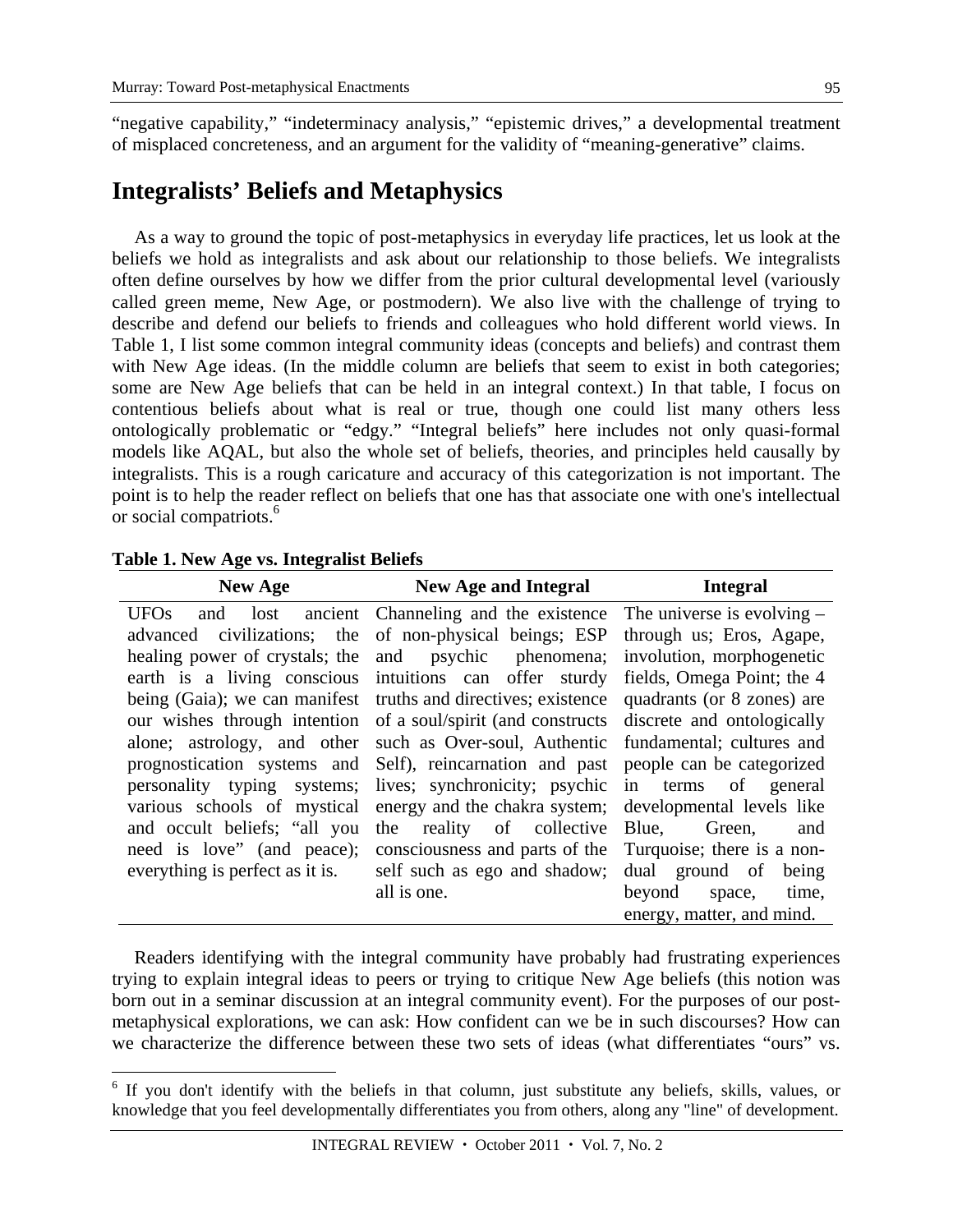1

"theirs")? Are there particularly integral ways to justify and critique? We will look at the *metaphysical* aspects of such beliefs and then inquire into implications of *post*-metaphysics.

First I will point out that some of the items in the table are centrally about controversial questions about what is real or what exists, while others are statements or principles that make a claim *about* things that are less problematically assumed to exist (while a few are in both categories).<sup>7</sup> For example, contentions about Gaia, flying saucers, ESP, omega point, and morphogenetic fields are largely or firstly about whether such constructs are objectively real. In contrast "healing" and "crystals" are thought to exist without contention, while the claim "crystals have a healing power" is controversial. This rough distinction between existence claims and other types of claims built upon them is not philosophically air-tight by any means, but is made because there are different points I want to make about *concepts vs. statements vs. models/theories* (and because the topic of metaphysical vs. post-metaphysical often hinges around what is considered to exist and how). Concepts are things that exist in some way; statements are claims *about* (and built up using) multiple concepts; and models/theories are more complex ideas built from multiple statements.  $\frac{8}{3}$  In a very rough sense, concepts are about what is *real*, statements are about what is *true*, and models/theories are about what is *useful.* (See the Appendix for a diagram illustrating these distinctions).

A main point is that statements and theories/models are built up from concepts, and thus any indeterminacy or assumptions at the level of concepts (the things we point to as definitively existing) will strongly affect the validity of statements and models/theories. Questions about the existence of many of the phenomena listed in Table 1 have metaphysical implications. Metaphysics deals with questions of what is real (vs. not real), and the fundamental nature of, essence of, or first principles behind abstract ideas such as being, substance, cause, time, and space.

Metaphysics is often about objects or phenomena that are said to exist both outside physical reality *and* independently outside the subjective realm of human thought forms.<sup>9</sup> Metaphysical claims, whether made by esteemed philosophers or by your hairdresser cousin, are particularly problematic because of this. We have methods and conventions, including the scientific paradigm, for justifying and testing claims about physical reality. We also have methods and conventions, albeit less rigorous, for justifying and testing claims about subjective realities. But on what basis does one make a metaphysical claim? How could one ever test such a claim when it refers to something beyond both matter and mind? Unexamined personal or cultural metaphysical assumptions about what legitimately exists and does not exist can lead to "repressive metaphysical projections" (Cooke, 1994, p. ix). This problem is what led to so-called post-metaphysical approaches.

 $<sup>7</sup>$  In Murray (submitted) I explore issues of ontology and what can be considered "real" from a post-</sup> metaphysical and "embodied" philosophical perspective.

<sup>&</sup>lt;sup>8</sup> Also, I will avoid the quagmire of defining what is meant by reality, and simply assume, in alignment with both New Age and integral world views, that interior (human mental) realities have an equal ontological status with external physical realities.

<sup>9</sup> Metaphysics originally meant the body of Aristotle's work *after* his Physics, but later took on its current meaning of the science of things transcending the physical or natural.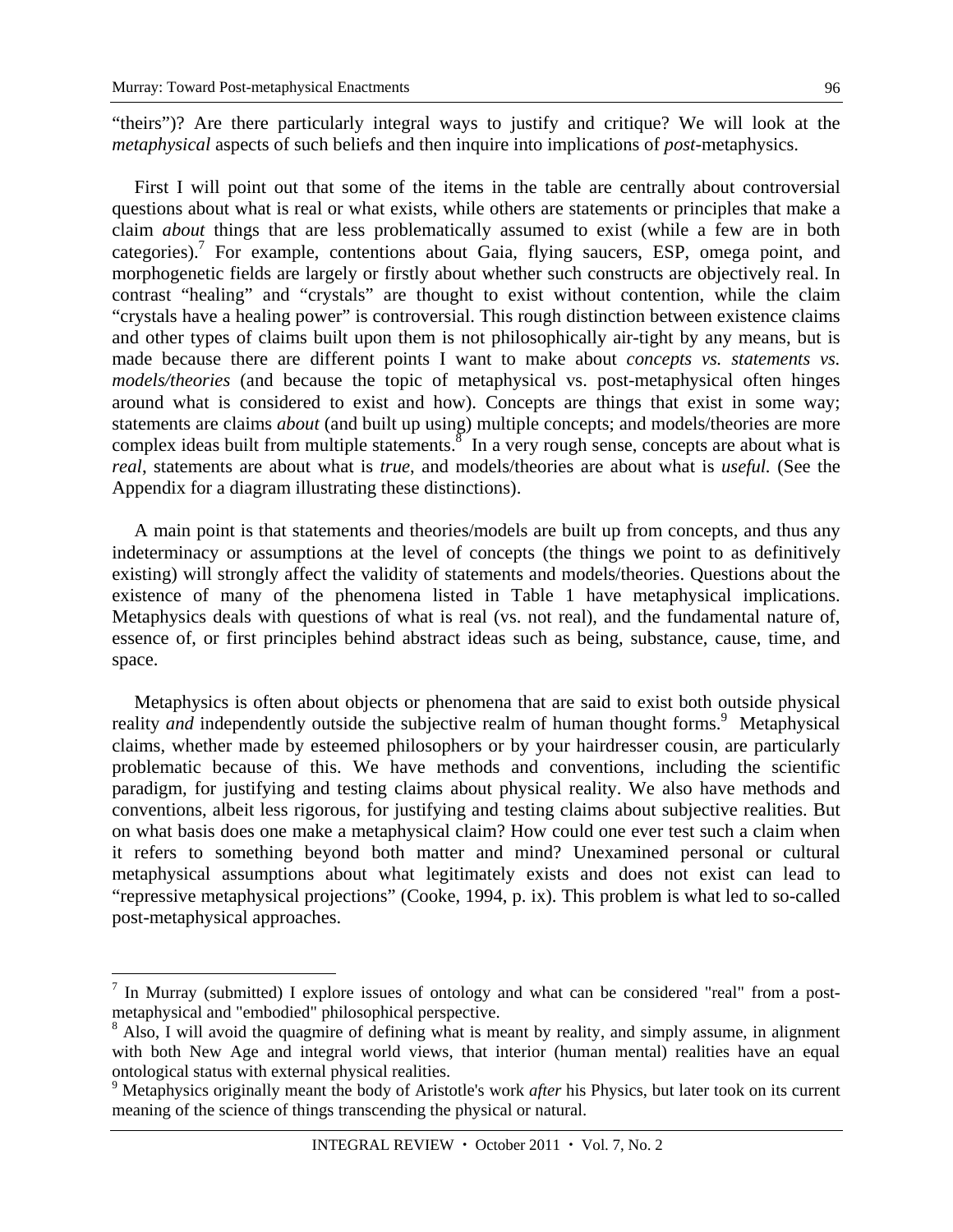# **Post-Metaphysics**

The concept of post-metaphysics figures prominently in recent integral discourse. Integralists have aligned themselves with the post-metaphysical turn in philosophy and a post-metaphysical orientation to truth and knowledge. Integralists follow Wilber in repudiating "confusing the map with the territory" and "the myth of the given."<sup>10</sup> Wilber describes his latest work ("Wilber-5") as AQAL plus post-metaphysics.<sup>11</sup> Indeed, it could be argued that the post-metaphysical perspective is at the heart of the evolution of human meaning-making capacity that integral theory points to. Post-metaphysics constitutes a post-post-modern approach to what we think is real or true; i.e., it is about our evolving relationship to *belief* and the *skills* we use to construct and reflect upon beliefs. Below we will look into the concept of post-metaphysics to see how it is understood and then propose some alternative perspectives on its use. As we will see in the quotes below, the construct of post-metaphysics exists as a family of related ideas, with different authors having somewhat different interpretations.

 In *Integral Spirituality* Wilber (2006, p. 231) says that "[arguably,] metaphysics…ended with Kant [who realized that] we do not perceive empirical objects in a completely realistic, pregiven fashion; but rather, structures of the knowing subject import various characteristics to the known object…Metaphysics is then a broad name for the type of thinking that can't figure [out that] reality is not a perception, but a conception...thinking that falls prey to the myth of the given."<sup>12</sup> In terms of philosophy, Wilber says that post-metaphysical approaches avoid "postulating fixed, eternal, [ahistorical,] independently existing archetypes" [or Platonic Forms] (p. 247).

In a transcribed dialog with Wilber, Andrew Cohen says: "Your ideas about a postmetaphysical spirituality have had a powerful impact on me…Specifically, I am endlessly compelled by the notion that higher stages or levels do not preexist, that is, they are not 'given' but are literally created by brave individuals who actually venture into new, uncharted territory…A post-metaphysical worldview means we are not separate from the creative principles or God-impulse itself" (Cohen & Wilber, 2006). This interpretation of postmetaphysics, common in the integral community, replaces the fixed and eternal aspects of metaphysical ideas with an emergent dynamics, but seems to retain some of metaphysics' sense of essentialism and esotericism.

In *Integral Ecology*, Esbjörn-Hargens and Zimmerman (2009, p. 65) draw from Wilber's work and emphasize the multi-perspectival and participatory nature of post-metaphysics, which "avoids positing realities independent of the viewer," and they note that all claims must be understood as "perspectives from somewhere by someone" (p. 484). They link the postmetaphysical approach to Wilber's four quadrants and eight indigenous perspectives

1

 $10$  "Myth of the given" was coined by Sellars (1956). The map/territory phrase is attributed to Korzybski (1948).

 $11$  See Esbjörn-Hargens and Zimmerman (2009, p. 564, note 38).

<sup>&</sup>lt;sup>12</sup> George Lukas describes "the Kantian understanding of Metaphysics" as "[dealing] with entities about which we can know nothing since they are not given in experience. Metaphysics is said to claim entities, and knowledge of entities such as first cause or God that go to explain what appears to us. The hiddenness of the explanatory entity is, for Kant, sufficient do discount it, except as a topic for thought" (Lucas, 1986, p. 65).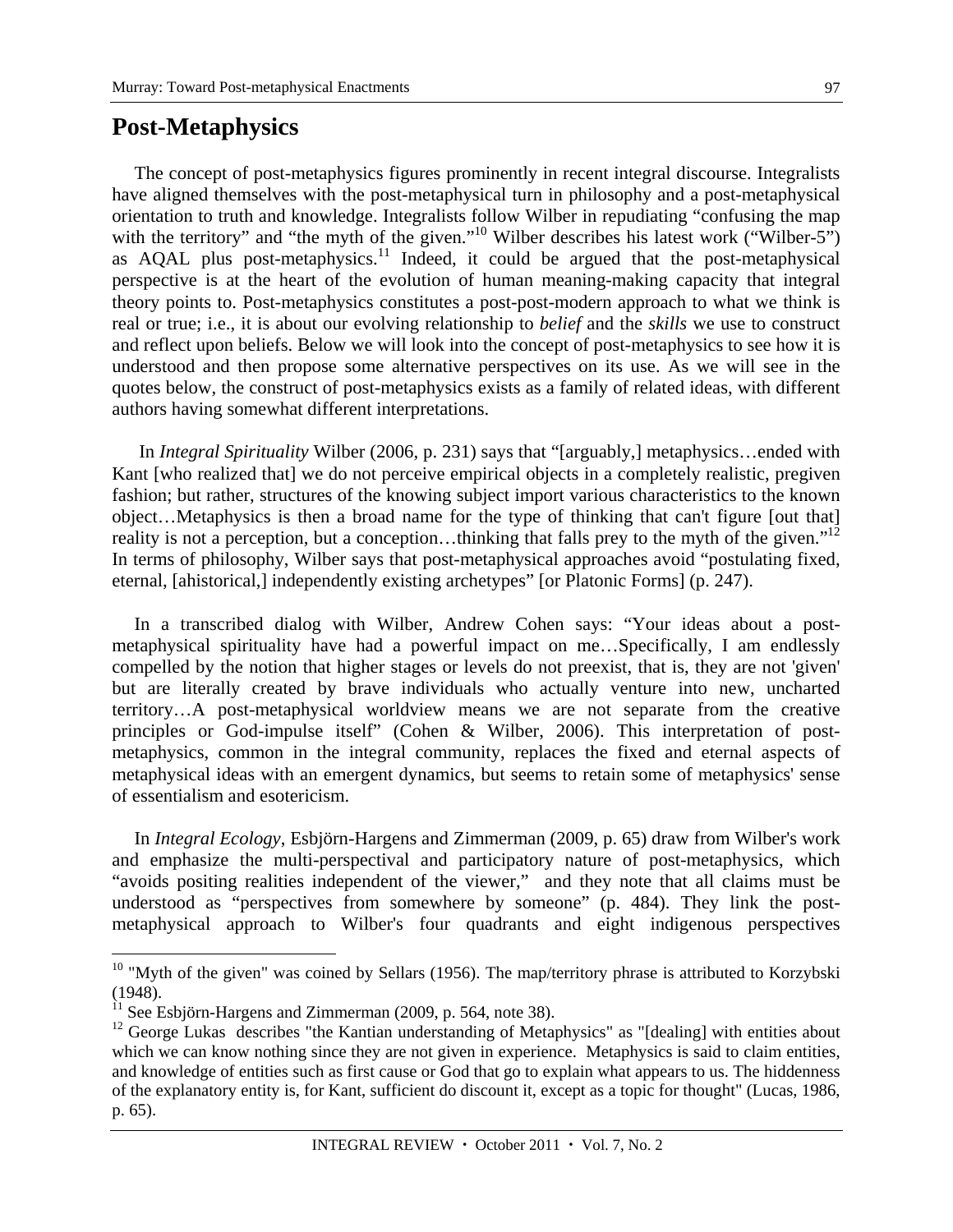(methodological families), and to his method of Kosmic Addresses, which I describe later. They echo above descriptions of post-metaphysics avoiding preordained and eternal metaphysical constructs (p. 141).

In *Integral Consciousness* McIntosh proposes some problems with the post-metaphysical turn, and says that metaphysics will remain with us.

In between the hard facts of science and the revealed truths of religion, there are to be found questions about the nature of reality that seek answers within the realm of reason. Metaphysics can thus be understood as philosophy's attempt to discern that which is beyond the external, material ream without resorting to explanations that rely solely on the unquestioned authority of spiritual teachers of sacred texts." (McIntosh, 2007, p. 205)

He points out that Wilber routinely uses what could be called metaphysical concepts (e.g., involution, Agape, Eros, morphogenetic field; pp. 215-216). McIntosh's point that metaphysical questions and metaphysical thinking will remain with us is important, a topic I take up further below. But he misunderstands the post-metaphysical project (and Habermas' and Wilber's approach to it) as being anti-metaphysical as opposed to post-metaphysical (he assumes that it rejects metaphysical concerns and thinking rather than transcending and including them).

Stein links post-metaphysics to the scientific method and, more fundamentally, to a reflective (or meta-) perspective on not just the contents of our beliefs, but the methods by which we produce and justify knowledge (i.e., "the conditions that allow us to get on with inquiry")  $(2008b, p. 20).$ <sup>13</sup> "Understanding philosophy in this way entails turning away from speculative metaphysics and toward the rigorous analysis and critique of inquiry itself" (p. 2). He claims that "to adopt a properly post-metaphysical approach to development [is to] turn away from the stories describing development and toward the making of the metrics that justify these stories" (2008a, p. 1).

Stein's approach follows closely that of contemporary philosopher Jürgen Habermas, the acknowledged expert on the topic of post-metaphysics. Cooke (1994) summarizes Habermas' notion of post-metaphysical philosophical trends as having: (a) called into question the substantive conceptions of rationality (e.g., "a rational person thinks this") and put forward procedural or formal conceptions instead (e.g., "a rational person thinks like this"); (b) replaced foundationalism with fallibilism with regard to valid knowledge and how it may be achieved; (c) cast doubt on the idea that reason should be conceived abstractly beyond history and the complexities of social life; and has contextualized or situated reason in actual historical practices (i.e., collaborative action and dialog); and (d) given up philosophy's traditional fixation on theoretical truth, to the extent that they also recognize the moral and expressive functions of language as part of the [reasoning process] [which is thus affected by notions of rightness, sincerity, and authenticity].

<sup>&</sup>lt;sup>13</sup> Stein (2008a) credits Pierce as a founder of the post-metaphysical approach: "by relinquishing philosophy's claim to a unique privileged mode of insight, Peirce...recast philosophy in terms of the same fallibilistic self-understanding that characterizes scientific endeavors" (p. 2).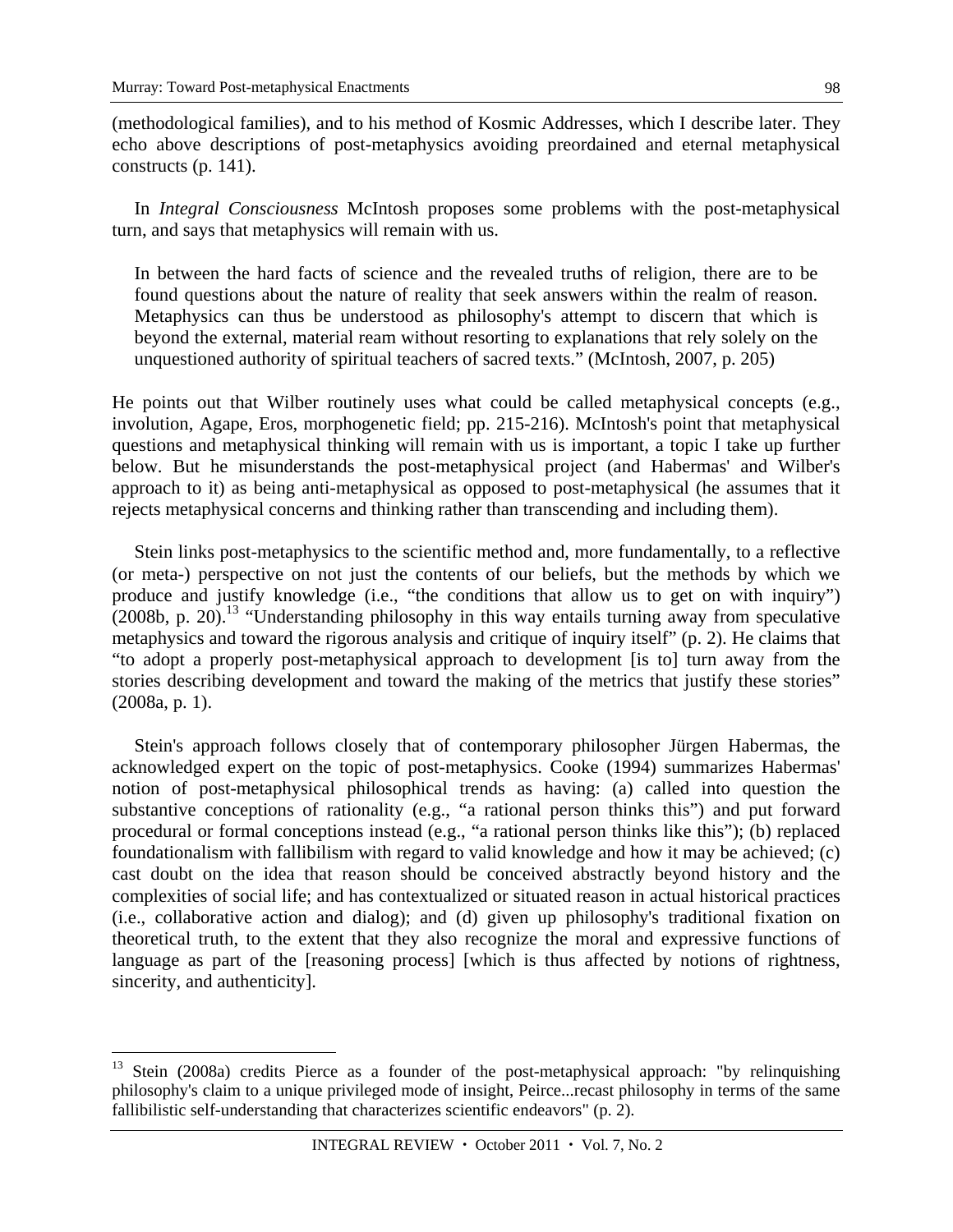The post-metaphysical turn in philosophy and culture can be understood as a product of an "epistemic turn" of increasing human understanding of the role of human thought processes in the production of knowledge and belief.<sup>14</sup> This trend, which I discuss in the next section, began with Kant, blossomed with the American pragmatists, then deepened with the advent of modern cognitive and social sciences.<sup>15</sup>

# **The Epistemic Turn as a Deeper Understanding of the Mind**

The last 500 years of human history from the Renaissance through the scientific and industrial revolutions can be viewed in terms of humanity's accelerating understanding, and partial mastery, of the *physical world*. Both the accomplishments and the calamities of this period, marked by increasingly sophisticated use of the rational mind to penetrate the truths of the physical world, have been established at length by scholars and pundits.

In the last one to two hundred years another type of understanding has emerged: an *understanding of the mind*, including advances in psychology, consciousness studies, language, culture, meaning, cognition, and neuroscience. This "epistemic turn" (which includes the linguistic turn in philosophy) embraces an evolving acknowledgment that human flourishing is mind-bound in several senses. First, the human happiness or satisfaction that is the ultimate goal of rational problem solving and efforts to control the physical world is itself a mental state that depends on much more than external realities. That is, "happiness is all in our heads," at least after basic physical needs are met, and creating happiness is very much about understanding the mind (as Buddhists have always said). Second, most if not all of the major problems facing humanity are problems ("crises") in rationality, imagination, education, and/or compassion, not hard limitations put up by the physical world. They have been caused more by human thought, including short sightedness, greed, ignorance, and the "negative emotions," than by "natural causes."<sup>16</sup> Third, the primary source of techno-scientific advancement, the rational mind, is seen to be seriously flawed or limited. From a post-rational perspective, we can see that logic has limited scope, rational thought is systematically distorted, and that the constructs and models that form the building blocks of language and theories are unsettlingly indeterminate and fallible (Gilbert, 2006; Gilovish, 1991; Kahneman et al. 1982). Again, a deeper understanding of the workings of the human mind is called for.

 $14$  In Murray (2006, 2010a) I quote Bohm and Einstein in support of the idea that contemporary global mega-issues can be traced to a general lack of understanding of how the human mind works, individually and collectively. We can see in Walsh's (2009) analysis of common factors of the great wisdom traditions that, even though "know thyself" is implied and contemplative traditions focus on awareness of thought, the wisdom traditions had little to say in the way of what we are calling epistemic wisdom. We can posit that the complexity of thought and culture has reached a level that an epistemic turn is greatly needed.

<sup>&</sup>lt;sup>15</sup> The post-metaphysical turn is closely related to the philosophy of pragmatism, which has strongly influenced Wilber and integral theory (through scholars including James, Whitehead, and Habermas). Louis Menand described pragmatism as *an idea about ideas*: "The idea is that ideas—theories, beliefs, convictions, principles, concepts, hypotheses—are essentially means of adaptation…Ideas are not "out there" waiting to be discovered, but are tools that people devise" (2004, p. 1, 8).

 $16$  Of course, the current developmental state of humanity is simply what it has become, and thus in one sense is a product of the natural world.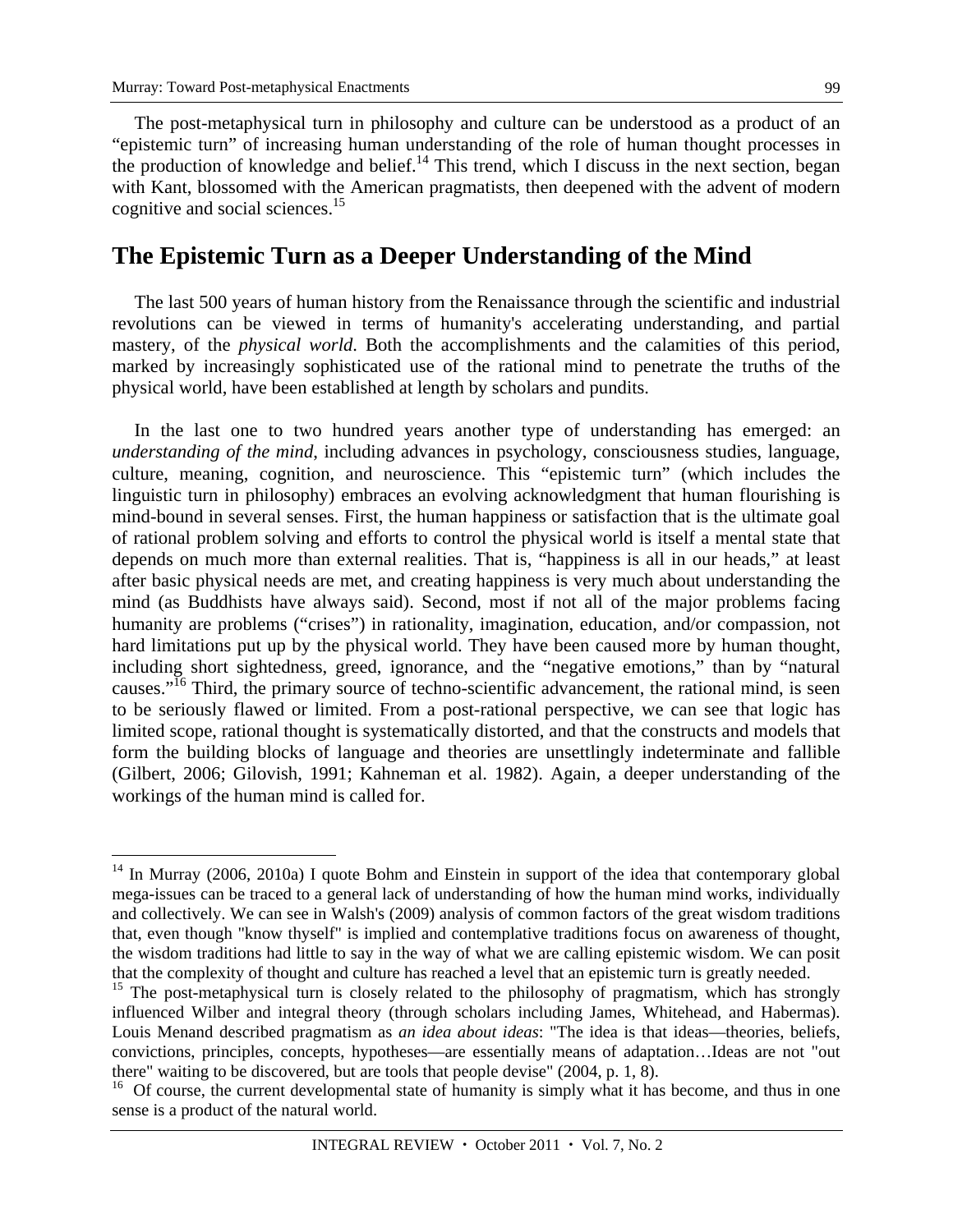George Lakoff warns that "what we take truth to be is...a matter for cognitive science because it depends on the nature of human understanding" (Lakoff & Johnson 1999, p. 108).<sup>17</sup> Thus, a central element of this epistemic (or post-metaphysical) turn is to understand mind in its individual and collective manifestations, which, like nature in the prior period, can be seen to hold both the shackles to and the means of liberation from humanity's current predicaments. This injunction is constructive for both scholars investigating the limits of knowledge, and to everyday practitioners whose more casual, yet still highly reflective, understanding of how the mind works impacts their communicative and learning processes.

The emerging understanding of mind has many branches. Scholars are coming to understand the nature of ego, identity, motivational drives, adult cognitive development, and the unconscious (including shadow); the nature of group dynamics and cultural development; and the nature of concepts and reasoning itself. It is this last set that is central to epistemic wisdom and the post-metaphysical turn.

Research and theory on human cognitive development has provided deep insights into epistemic questions about the nature of belief and knowledge. Wilber's integral post-metaphysics uses these theories to clarify questions about what seems true or real for different observers.

# **Integral Post-Metaphysics**

 $\overline{a}$ 

Wilber's integral post-metaphysics (Wilber 2006; Esbjörn-Hargens & Zimmerman, 2009) proposes an elegant framework for addressing many perennial ontological, metaphysical, and epistemological conundrums about what is true or real. It follows from Schumacher's (and, earlier, Plotinus') notion of *adequatio* which says that "the understanding of the knower must be adequate to the thing to be known" (Schumacher, 1977, p. 39). That is, what we perceive as real or true is determined in part by our perceptual and cognitive apparatus, and thus both our developmental level (along all of the numerous lines relevant to any situation) and the perspective we are taking. It shifts the blunt question of *whether* objects (e.g., Santa Claus, past lives, Agape, morphogenetic fields) exist, to *in what way* do they exist *for whom*?

Integral post-metaphysics includes a model for representing what Wilber calls the "Kosmic Address" of a claim, which includes the AQAL-based developmental altitude and perspectival quadrant of both the perceiver (claimant) and the object of perception (plus additional parameters if more precision is needed). For example, Santa Claus can be said to "exist," to be real, for those within a circle of 5 year old believers having a conversation about him. "What kind of cookies does Santa Claus like best?" is a valid question in such a circle. Santa Claus can also exist for *us* if we take the magical-thought perspective of that developmental level, which remains everavailable within our consciousness (some would call it suspension of disbelief). One might say "but Santa Claus doesn't *really* exist at all." But someone living 1000 years from now may see concepts such as "gravity," "the flu," "consciousness," and "spirit" to be as naïvely insubstantial and imaginary as Santa Claus seems to us, yet contemporary adults treat these constructs as very real indeed. This illustrates the perspectival nature of all claims about truth and reality. We must assume that an objective reality exists beyond the self (to do otherwise is absurd), but any

<sup>&</sup>lt;sup>17</sup> In Murray (submitted) include an in-depth exploration of Lakoff & Johnson's Embodied Realism.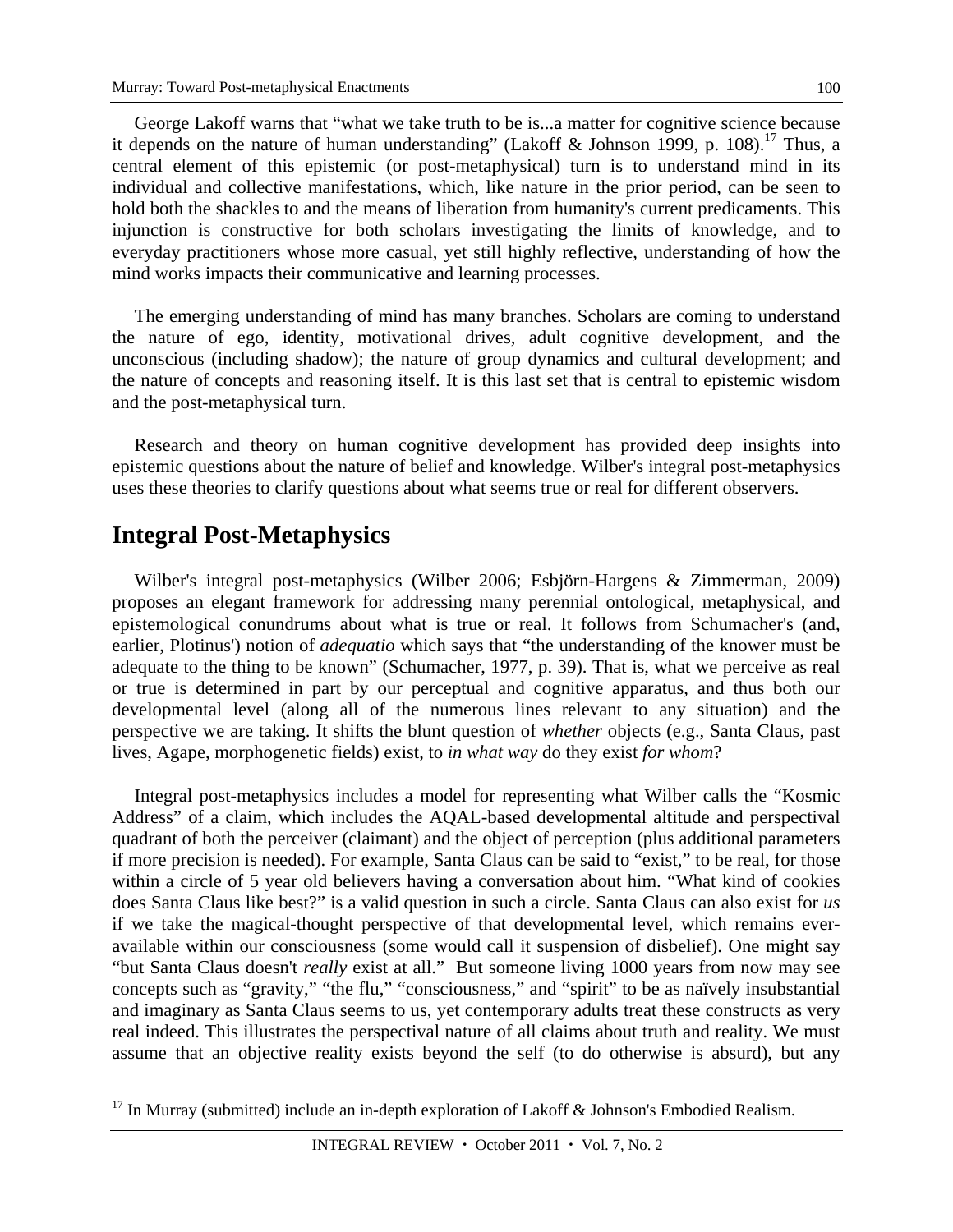particular claim about that reality must be made by a person (or people) and is thus fallible and perspectival.

Esbjörn-Hargens and Zimmerman give the example of "ecosystem." An ecosystem can exist, and claims about one can be made, only for those who have an adequate understanding of the concept, which in itself requires the capacity to think at a certain level of complexity (one that can understand how phenomena and wholes emerge from the chaotic and extremely complex interdependencies of a large number of parts). Another example is the construct "legal system of common law." For those who, due to inexperience or insufficient developmental capacity, have not built up and worked with the concept of one, it cannot exist.

These are questions about the adequatio of the *who* of a claim. In terms of the *how* of a claim, i.e., methodology (and the types of *what* enacted by different methods) we can turn to Wilber, Habermas, and others who explain how different methods give access to different types of knowledge (e.g.,: *look* through this telescope at…; *imagine* a body traveling faster than light…). In particular subjective, objective, and intersubjective truths or knowledge are discovered and argued for differently.<sup>18</sup> For example a community of practitioners who have practiced a certain contemplative method are in a position to dialog about the causes and nature of what they experience. Those who have not enacted this practice or spoken deeply with those who have are in less of a position to engage in the conversation. To give a blunt example, we give little credence to someone pontificating about romantic love when we believe that they have a minimal or distorted experiences of romantic love.

# **Enacting Post-Metaphysics**

 $\overline{a}$ 

Up to now I have been attempting to tie together what others have said about postmetaphysics, epistemology, and the mind. In succeeding sections I will introduce the ideas of "negative capability," "indeterminacy analysis," "epistemic drives," a developmental treatment of misplaced concreteness, in an attempt to offer some new perspectives and principles that may help us take a more post-metaphysical stance on our knowledge creation and dissemination work.

### **Integral Post-Metaphysics and Positive vs. Negative Capability**

Integral post-metaphysics is a powerful framework. Yet its full potential remains to be seen (especially outside the integral community) in part because it is not yet apparent whether the concept of Kosmic Address is sufficiently determinate. In contentious dialogs about the validity of specific claims, will participants be able to agree on the parameters of the Kosmic Address itself? How contentious will the specification of the developmental levels or formal perspective of interlocutors become?19 In general this illustrates the *positivistic* style of Wilber and AQAL-

<sup>&</sup>lt;sup>18</sup> The details of Habermas' Theory of Communicative Action and the eight primordial methodologies of Wilber's integral methodological pluralism are beyond our scope here (see Habermas, 1981; and Wilber, 2008).

<sup>&</sup>lt;sup>19</sup> The strategy of concluding that another person is developmentally not up to snuff and accepting that they simply don't have the capacity to engage with our beliefs or engage at the level of discourse we hope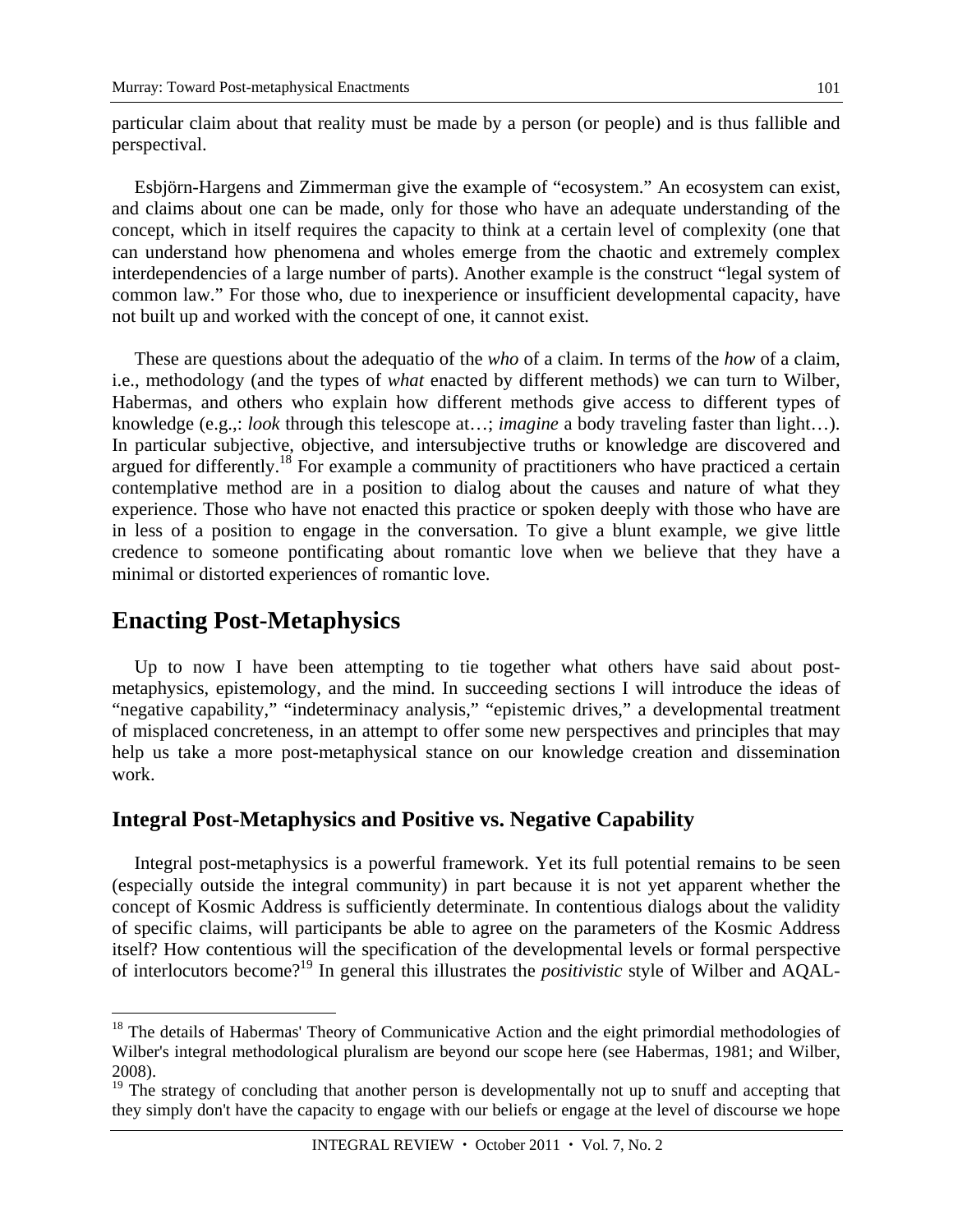centered approaches—they provide high level models and concepts enabling more reasoning power, and thus may increase clarity and confidence of beliefs. This contrasts with approaches that expose indeterminacy (uncertainty, fallibility, paradox, dissonance) in human beliefs. The evolving understanding of mind and thought that enabled the "post-metaphysical turn" reveals ever higher layers of positive knowledge (increasing abstraction and nuance thought reflection, differentiation and integration), but *also* reveals ever deeper unsettling territories of unknowing and fallibility that call for the "*negative* capability" of being able to tolerate and work within this indeterminacy (in Murray, 2006, I elaborate on this concept, first coined by the poet John Keats; see also a treatment on "Dark Knowledge"—what we don't know that we don't know— by Fischer & Stein, 2008). This territory is acknowledged by Wilber but not much explored or highlighted in his work.

For Wilber, post-metaphysics is a method for avoiding the errors of metaphysical (and magical) thinking, mostly through an analysis of different categories of truths or claims (based on categories of the who, what, and how of a claim). My approach is to add to this a perspective on post-metaphysics that is about acknowledging what is unknown, fallible, or uncertain about *any* claim, and to base this on what we know about human thought processes.

Integral post-metaphysics includes Wilber's "three strands of good knowledge" which frame the justification of claims in terms of *injunctions* (*if you do X then you will see or conclude Y*) and *social deliberation*, (*a group of the adequate has followed the injunction and agreed upon the conclusion)*. This framing, again, has a positivist slant in the following sense. For the critical question of "What if people carry out the method but come away with different beliefs?" If we want to move more deeply than the stop-gap conclusions that "investigators disagree, the question remains open," into understanding why others came to different conclusions, integral post-metaphysics would seem to steer us toward the conclusion that others must not all have followed the injunction accurately; or must not all be operating from an adequate developmental level or perspective. Potentially useful answers, but not particularly applicable to many real, contentious questions. The question of how we account for the inherent indeterminacy and variation of concepts, perceptions, worldviews, etc., yet still "get on with it," is not fully addressed. Wilber's three strands model for knowledge validation allows for, but does not include, the following important knowledge validation questions which are more acknowledging of indeterminacy and fallibility, and the calling for negative capability (and reflect the approach of the Habermasian school): $^{20}$ 

for is, though sometimes perfectly valid, also problematic. In doing so we (a) risk misdiagnosing the other using a simplistic categorization system; (b) miss an opportunity to connect more deeply with both the person and the ideas in front of us, and (c) miss an opportunity to more seriously reflect on our beliefs and selves in the face of an authentic encounter with another (and see Kögler, 1992). Admitting that I, and all of us, unavoidably constantly make these sorts of calls to judge the "adequatio" of the listener and gauge how deeply we will engage, we want to take seriously the question of how integral beliefs are explained and argued for in rational public discourse.

<sup>&</sup>lt;sup>20</sup> Similarly, Mark Edwards (2000) critiques Wilber's three strands model, claiming that it is missing a strand of "interpretation" between steps 2 and 3 that is needed. Others, including Hampson (2007) make the broader argument that Wilber's theories too quickly "transcend and include" key insights and principles from post-modernism, and do not deeply enough acknowledge the fallibility of knowledge into the theory-building.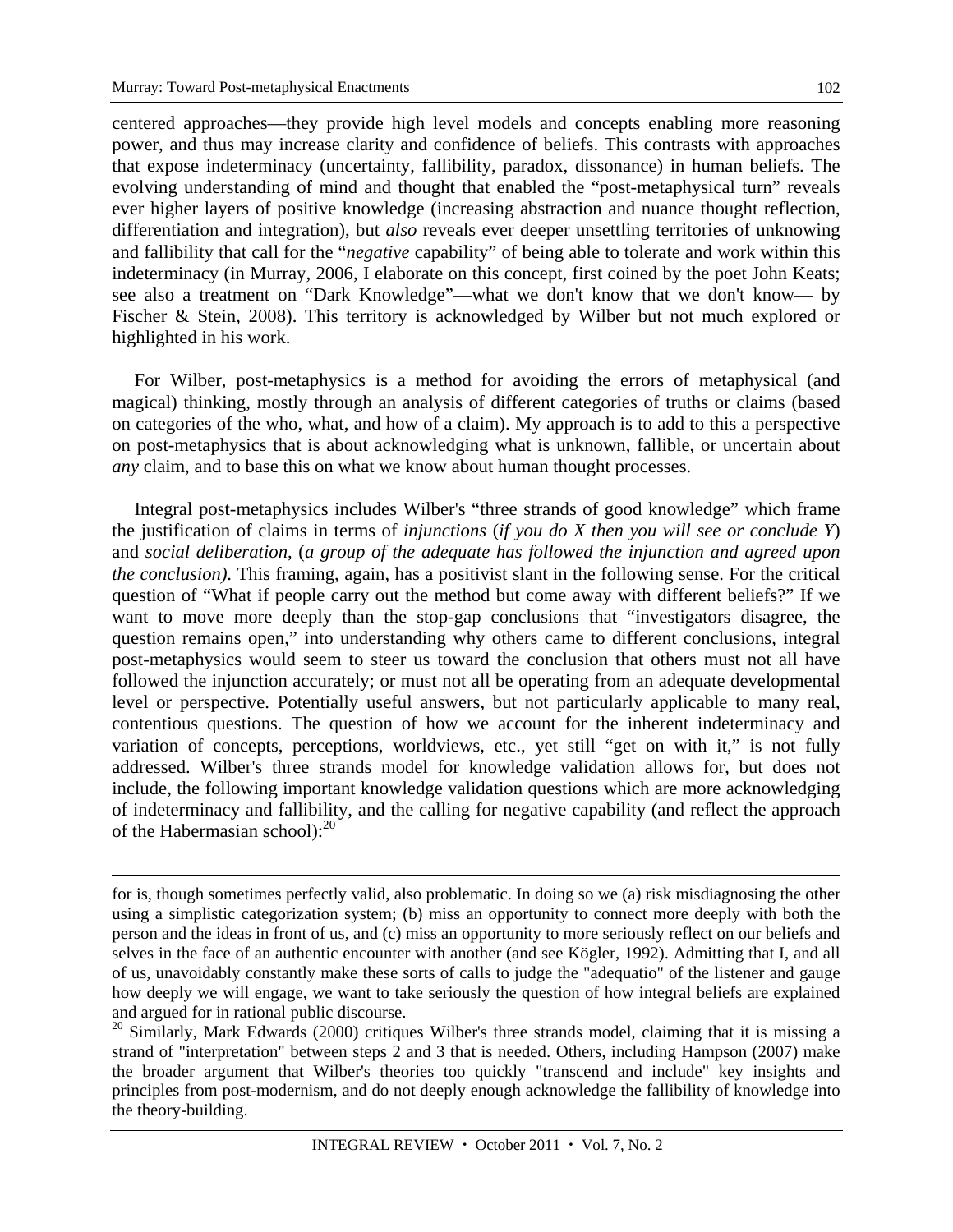- What are my/our biases, assumptions, motivations, and incentives (i.e., "systematic distortions" of thought)?
- How far are we removed from experiential data along the Ladder of Inference (see below)?
- How indeterminate (fuzzy, ambiguous) are the fundamental concepts?
- What are the known alternatives, limitations, and fallibilities of this idea?
- What other parties/perspectives should be invited into the inquiry?<sup>21</sup>

Enacting the injunctions to ask the above questions requires the development of both knowledge and skill: knowledge of certain aspects of how one's mind works, and the skills of negative capability that come with practice in applying this knowledge.

In the rest of this section I will outline several post-metaphysical epistemic principles or approaches to belief-holding that address negative capability. These form a preliminary and incomplete set of answers to the question "What would a post-metaphysical or second tier approach to belief-holding look like?" In one sense to even propose concrete ways to deal with indeterminacy and fallibility is a more of a positivist "problem solving" than a negative "opening to the unknown," but we will let this paradox be.<sup>22</sup> As described above from Habermas, postmetaphysics is a term pointing to a set of related positions that are in a corrective relation to certain historically prior dominant modes of thought. But, as the term implies, at its core it is corrective toward "metaphysical" modes. As we will see below, metaphysical thinking is like a type of magical thinking but at a higher developmental octave. Metaphysical and magical thinking are essentially about how we attribute aspects of physical reality to ideas; concrete ideas in the case of magical thought, and abstract ideas in the case of metaphysical thinking. Because the nature of abstract concepts is a common theme to several principles in post-metaphysics, I take some time to elaborate on this topic next.

### **The Indeterminate Nature of Concepts**

1

As has been mentioned, statements, models, and theories are built up from basic conceptual building blocks (see the Appendix). Concepts, for our purposes here, are the categories we explicitly use to differentiate things–for example: "chair," "democracy," "god," "red," and "love" (almost every word or phrase we use points to a conceptual category). A concept can be characterized through two interdependent aspects: its definition and its exemplars. The definition is any general or abstract description, such as a tree being "a woody perennial plant."<sup>23</sup>

 $21$  Of course, to avoid the postmodern trap, we also must attend to the meta-question of: How urgent and important is the decision and how much effort should be expended before we end the inquiry process (for now) and act upon our (ever fallible) conclusions?

<sup>&</sup>lt;sup>22</sup> It is like the paradox that fully "letting go" takes a kind of effort and commitment; or the paradox that achieving "beginners mind" requires a kind of sophistication. Epistemic wisdom includes an understanding that such paradoxes point to characteristics of language and thought, not to deep puzzles about reality (some such paradoxes are resolved with a "pre/trans" analysis).

<sup>&</sup>lt;sup>23</sup> Abstract concept definitions are often thought of as having necessary and/or sufficient conditions, but our intention is to include more informal definitions as well.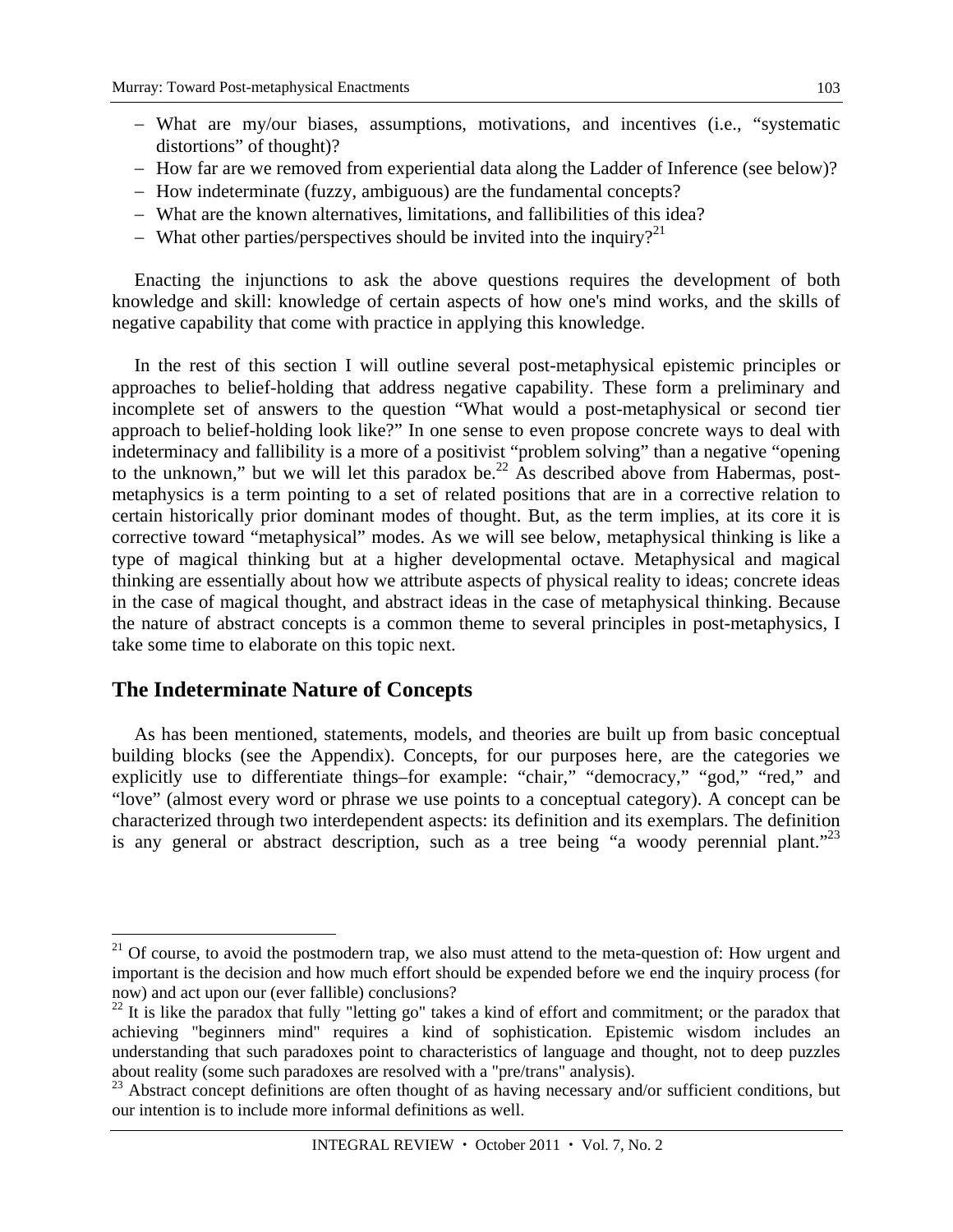Exemplars are individual examples of the things that are contained in the category.<sup>24</sup> Both aspects are important to consider. Exemplars must be given to help ground abstract concepts; and general definitions must be given because it is impossible to list every example. But there are often problems in alignment between definitions and examples. For example, a group engaged in deliberation about "scarce resources" or "indigenous people" or "concealed weapons" may at first seem to be in agreement about the wording of definitions, conclusions, or policy. But further discussions about concrete implementation may reveal great disparity in the things participants consider to be valid examples—they may "draw the line" in very different ways. One person's "scarce resource" or "concealed weapon" is not another's.

Researchers have shown how the nature of concepts differs from what we normally assume about them (Lakoff & Johnson, 1999; Mervis & Rosch, 1981). We often treat conceptual categories as if they were well-defined boxes that things either fall within or outside of. But this is almost never the case. Concepts as psychological phenomena are "graded," meaning they have fuzzy boundaries such that (a) we can always think of things that are in the fuzzy gray area between being X and not-X; and (b) the meaning associated with a concept varies within each individual or group because they rely on different (usually implicit) exemplars.<sup>25</sup>

Due to the indeterminate nature of concepts, when we say "X is Y" it would be more useful to interpret it as in "any X is Y to the extent that X falls near the central meaning of X" (X is marginally or contingently Y for X's near the boundary of the central meaning of X). We can ameliorate this indeterminacy by trying to be as specific as possible about definitions and exemplars, to minimize the fuzzy gray areas, which is a necessary positivistic strategy, but we must not lose sight of the inevitable indeterminacy in any concept, which calls for an ongoing humility and openness (i.e., negative capability). Interlocutors who disagree about claims—for for example, "democracy supports economic growth" or "blue meme cultures rely on authorities to validate beliefs"—often erroneously assume they have the same meanings or exemplars for the concepts, and thus waste effort arguing about the statement per se rather than clarifying the non-overlap in concept meaning.

#### **Issues with Abstract Concepts and Statements.**

 $\overline{a}$ 

Lakoff's work on conceptual structures indicates that the indeterminacy of concepts becomes progressively worse the more abstract they are, i.e., the further removed from concrete sensory experience and exemplars. Here are examples of sequences of concepts of increasing abstraction (these are from Dawson & Wilson's, 2004, and Dawson & Gabrielian, S., 2003).<sup>26</sup>

 $24$  To clearly specify or teach the boundaries of a conceptual category it is most useful to give central exemplars, clear non-exemplars, and also positive and negative exemplars near the boundary (Tennyson, 1980).

 $^{25}$  In addition, Lakatos' (1976) investigation of the knowledge building processes illustrates the dynamic interplay between abstract definitions and the examples we consider important; each of which evolves continuously through inquiry. Therefore, in any area where there is active inquiry, such as in science or the law, meanings evolve continuously.

<sup>&</sup>lt;sup>26</sup> Dawson's research shows that the probability of observing higher indexed concepts increases notably with age and developmental level (as measured here in a task involving thinking about knowledge and other epistemological themes). Dawson & Wilson give these as examples of increasing "hierarchical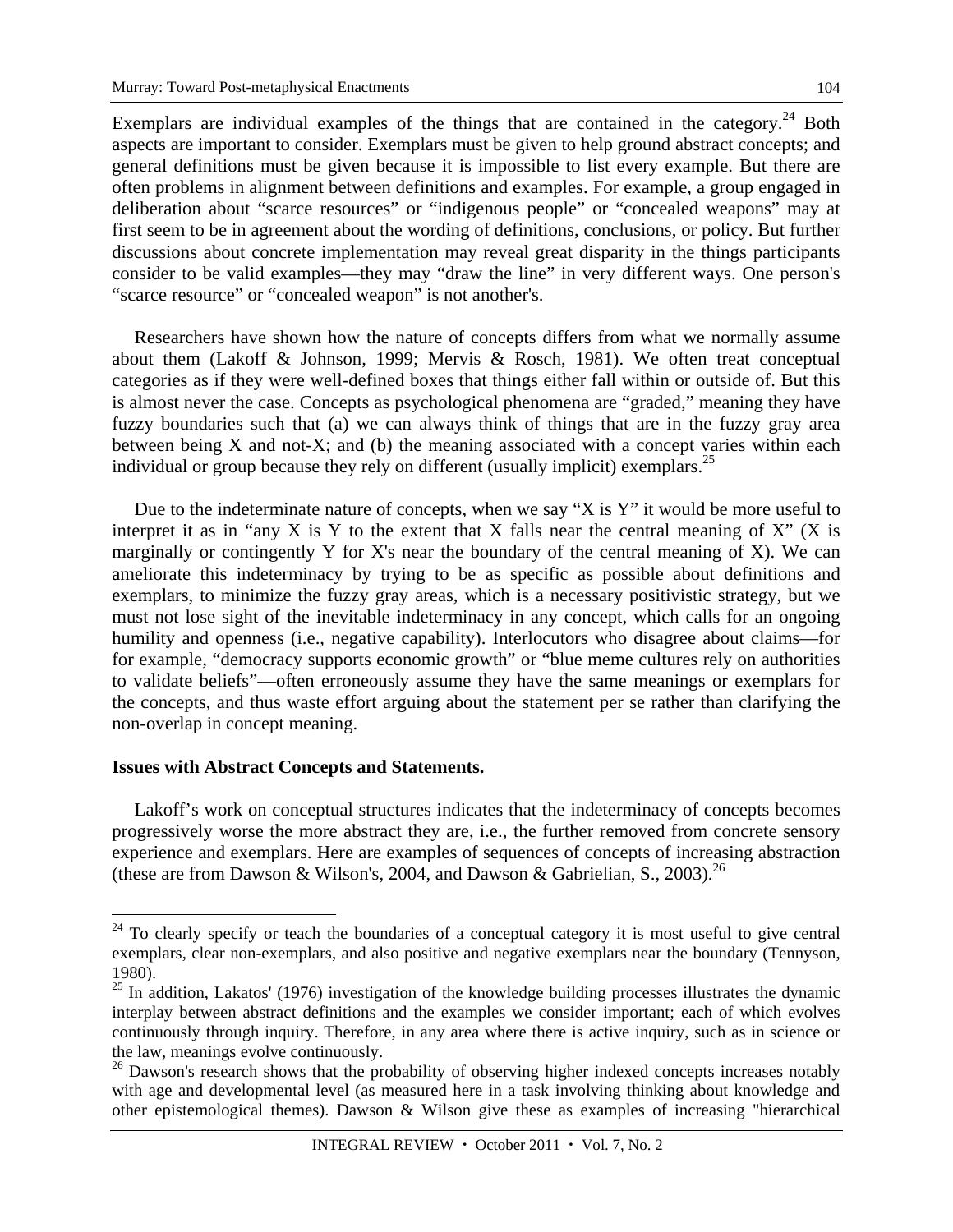- 1. boys, camping, puppies, school, friend
- 2. know, guess, think, learn, question
- 3. believe, certain, trust, imagine, possible
- 4. actual, accuracy, certainty, plausible, justify
- 5. cognizant, rationality, skepticism, plausibility, materiality

Concepts at each level of abstraction can be shown to be (in their typical use) built up from (they coordinate, organize, and/or transform) concepts at lower levels of abstraction. Concrete level concepts relate to sensory experiences. Abstract concepts are ideas *about* concrete concepts, and more highly abstract concepts are ideas about ideas (about ideas, about ideas, etc.) about concrete concepts. The natural world of physical reality (the AQAL right hand side) has certain characteristics that make it amenable to scientific study and repeatable, reliable conclusions. It is *relatively* stable and consistent in its lawfulness. The world of *ideas,* in contrast, is more ephemeral (the world of ideas covers much of, but not all of AQAL's left hand side). A claim about the healing power of crystals is fairly concrete. There is a fair chance that, with appropriate resources, it can be tested in a fashion agreeable to many stakeholder perspectives. But with ideas about more abstract concepts such as spirit, omega points, holons, collective consciousness, or non-duality, how do we account for the indeterminacies in our arguments? How can we claim anything with certainty?

Moving from concepts to statements, this is related to Argyris' (1958) "ladder of Inference" description of belief formation.<sup>27</sup> We select *data* from our raw sensory observations, add personal and cultural *meaning* to that data, make *assumptions* based on those meanings, draw *conclusions* based on those assumptions, adopt *beliefs* about the world from the conclusions (these beliefs then effect both our actions and our selection of data in the first place). Argyris says "*the likelihood of differences in the interpretations of different observers increases the higher one goes on the ladder of inference*" (my emphasis).<sup>28</sup> More abstract concepts are less likely to be automatically accepted by out-group, and special care is needed in establishing mutual understanding with out group when in-group is disseminating its valued beliefs.

To summarize the above treatment of abstract concepts: (a) both definitions and exemplars play a role in how concepts are understood, and interlocutors may agree on one of these while diverging on the other; (b) we can differentiate between the "espoused" intellectual understanding of a concept (in terms of definitions or exemplars) vs. its tacit or unconscious manifestation which determines how it is enacted; (c) abstract concepts have graded boundaries; (d) statements made with abstract concepts therefore have a graded validity or truthfulness; (e)

 $\overline{a}$ 

order of abstraction." They do *not* make claims (to my knowledge), as Lakoff does, about the metaphorical nature abstract concepts and the problems with increasingly abstract concepts I mention here.

 $27$  See the Appendix for more on addressing indeterminacy in Concepts vs. Statements.

<sup>&</sup>lt;sup>28</sup> Argyris continues with "Hence some cardinal rules of action science are: Begin at the lowest rung of the ladder of inference, state the meanings at the next higher rung and check for agreement, and continue to the next higher rung only if there is agreement at lower rungs. These rules are meant not only for action scientists but also for agents in everyday life whenever they are dealing with important and threatening issues" (Argyris, 1985, p. 58). Along similar lines Senge (1990) instructs us to recognize "leaps of abstraction" in our and others' mental models (p. 186).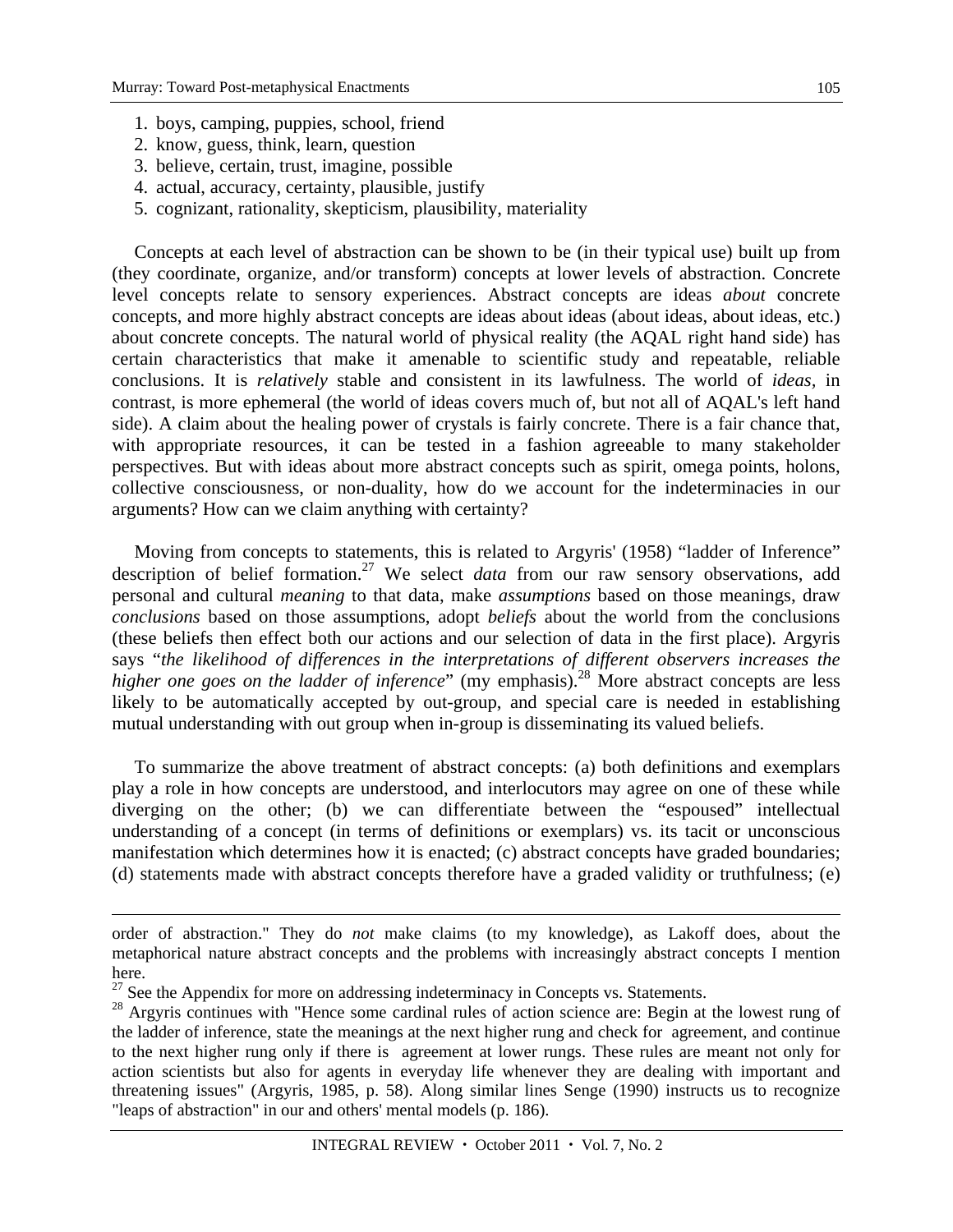epistemic indeterminacies.

 $\overline{a}$ 

more highly abstract concepts and statements are more susceptible to these communicative and

# **An Indeterminacy Analysis of Some Integral Theory Constructs**

We can apply the above principles to integral theory through an "indeterminacy analysis" (Murray, 2010a), which makes explicit how the fallibility of constructs impacts generalizations made about them. The principle that anything we treat as a rigid category is really more like a graded spectrum is easy to understand with concepts like "third-world country" where the category is clearly not intrinsic to the object but is an abstract property that is assigned. "Thirdworld country" is (but decreasingly so) clearly a useful though fallible conceptual tool that works well for some countries that fall within its central meaning, and becomes problematic for case at the boundary (such problems, in addition to social justice concerns, have led to new terms such as "emerging" or "developing" countries). But consider how the more foundational categories "subjective vs. objective" and "singular vs. plural" are often treated as distinct categories (the AQAL left hand side vs. right and upper vs. lower quadrants), as if nothing falls in the gray area between them and nothing falls outside each pair of opposites. As *ideas* they can certainly be defined as distinct, but in *practice* (and in cognition) the objects and phenomena of reality do not pre-exist in definite categories.

For example, unconscious mental processes are not exactly subjective, but are they objective? It seems to me that the category fails to be useful here.<sup>29</sup> As to the category singular vs. plural, we can find or imagine things that are sort of singular but also sort of plural, for example a county (set of towns within a state) which does not have a strong central county government (here there is only a partial or incomplete "dominant monad"). The problem with primarily positivistic approaches that are not balanced with negative capability is that phenomena that don't fit the normative definitions of key concepts become marginalized. They will seem to be merely outliers, special cases that are easily and rightly ignored.<sup>30</sup>

We can also apply indeterminacy analysis to the integral theory concept of holon. The four quadrant model and Wilber's twenty tenets (Wilber, 1997) are essentially about the nature of holons. Interpreters of the theory have raised questions about what counts as a holon. Wilber addressed these in a positivistic way by clarifying the difference between holons and heaps, and later as other counter-examples were discovered, clarifying that artifacts are not holons. This process of clarification can and should continue (perhaps indefinitely, as pointed out by Lakatos,

<sup>29</sup> An individual who feels as if unconscious processes *must* fall into one category or other will find a way to interpret the concepts so that everything seems to fit tidily, but in doing so may deny some important aspects or exemplars (the dross left when the conceptual knife makes its cut).

<sup>30</sup> A number of alternatives have been proposed to address limitations in the four-quadrant model. Edwards (2002) addresses the fact that "second person" "we" in the "I vs. we" categorization does not adequately capture important differences between the *you* to whom I am speaking and the *we* that transcends and includes you and I (and others). He proposes an alternative to Wilber's 4 quadrants that has six-categories (a singular and plural of 1st, 2nd and 3rd person). But this and most other alternative models also use rigid categories without fully acknowledging the indeterminacies of such categories. A more flexible scheme is seen in Roy's (2006) Process Model which treats the categories of singular/plural and whole/part as potentially overlapping aspects of any phenomena.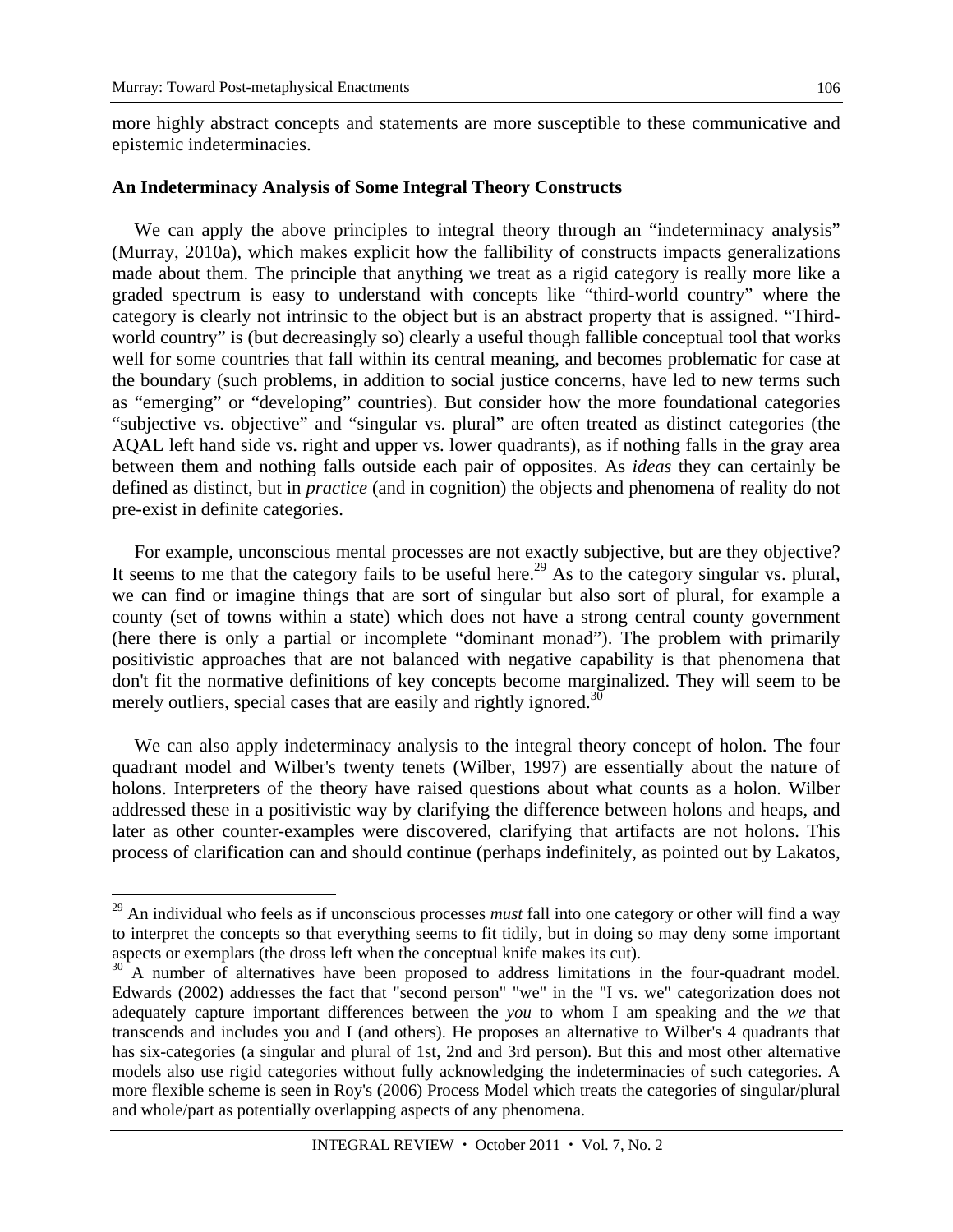107

1976), but what is also needed is an acknowledgement, including examples, that some objects of interest may fall into a gray area between heaps and holons, or between holons and artifacts, and that AQAL-based conclusions for these objects will be less definite.<sup>31</sup> Other central concepts within integral theory that have significant indeterminacy include "the true, the good, and the beautiful,"  $\overline{I}/\overline{w}e/\overline{t}$ , gross/subtle/causal, and state/stage treatments.<sup>32</sup> <sup>33</sup>

Issues with abstract concepts arise with Wilber's three strands method as well. He acknowledges but does not dwell on the fact that between the steps of an injunction (look this way) and the social agreement (many with adequate cognition see the same thing) is a step of *interpretation*. Interpretive differences do not go away simply by constraining participants to operate from and point to the same Kosmic Address (even assuming this was possible and desirable). This is less problematic (but not unproblematic) in areas where the exemplars are experiential. The examples that Wilber gives include looking through microscopes and telescopes and using meditative practices. We gain direct experience through such practices and can (a) give clear injunctions to others on how to access those experiences; and (b) have some clarity about what we are pointing to as we engage in intersubjective processes (dialog) to give meaning to those experiences. Wilber makes the critical point that the same sort of reasoning process (i.e., the three strands) that is used for scientific conclusions based on sense data ("the eye of the body") can be used to make valid conclusions in the realm of pure ideas ("the eye of the mind") and in the spiritual realm ("the eye of spirit") (Wilber, 1997). This point provides an important launch pad for rigorous inquiry into realms ignored and devalued in the Western scientistic paradigm, but we must not mislead ourselves into thinking that conclusions based on the datum of ideas or intuitions will have the same character as that based on physical realities and sense experiences. Cognitive science has illustrated that such ideas have significant indeterminacy.

Bracketing aside the realm of mathematics and logic, $34$  conclusions grounded in ideas about ideas (the eye of the mind) will be more problematic, more indeterminate, than those grounded in the senses. And what can be said of "the eye of spirit?" Contemplative practices yield direct experiences and insightful ideas—but what third type of data would constitute spiritual data? In my experience there *is* a certain character to what we might call spiritual insights—a kind of deep and quiet certainty. But once that experience is translated into the realm of words and

 $\overline{a}$  $31$  It may be too much to expect the creators of exceptional theories to do a thorough indeterminacy analysis—they are too close (if they were not they may not have had the focused insight and perseverance to birth the theory in the first place). That is the job of the knowledge-building and practice community as a whole.

<sup>&</sup>lt;sup>32</sup> Truth, goodness, and beauty are highly useful and meaning-generative concepts. But they are also highly abstract. This does not mean we should avoid making claims using them, but it does call for a nonpositivistic approach to making claims using them.

The phenomena of human states, even if we limit it to those aspects relevant to development, epistemology, and spiritual growth, is much more complex than can be captured in the "gross/subtle/causal" or "waking/dreaming/deep sleep" classification. The paucity of this vocabulary limits our ability to inquire. Also, the difficulties in teasing apart state-relevant and stage-relevant phenomena point to a possible need to revisit whether this dichotomy is overused and an alternative is needed.

<sup>&</sup>lt;sup>34</sup> Which some argue are essentially tautologies, and are at least special cases not relevant to the claims in integral theories.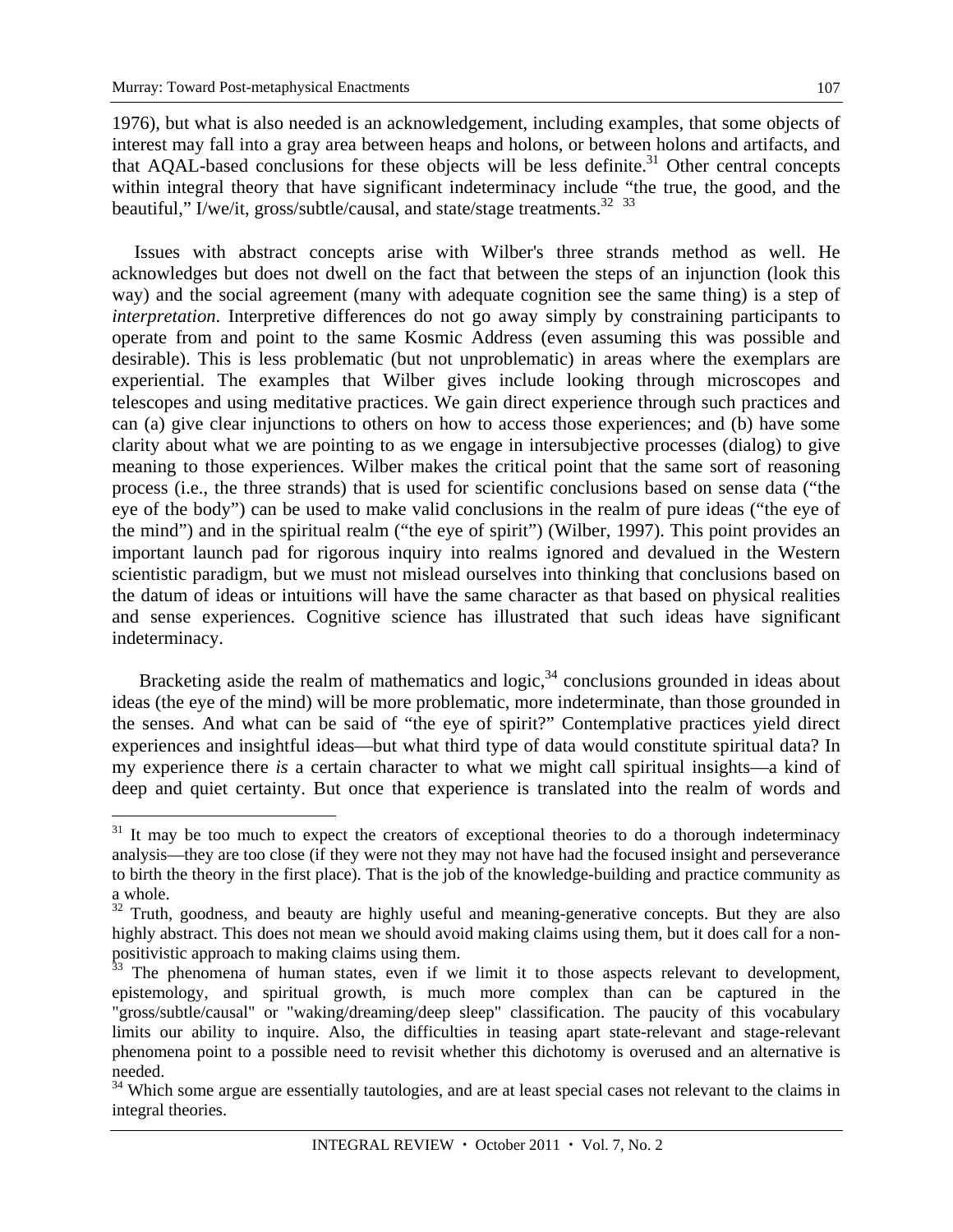shared ideas it falls prey to all the usual forms of indeterminacy that post-metaphysics recognizes. How are we to treat these insights as valuable while not being constrained by modernist rational modes of justification, yet not fall prey to metaphysical thought? I return to this question in the section on "meaning generative claims" but next I will continue our exploration of the nature of abstract concepts.

#### **Misplaced Concreteness through Developmental Levels**

Underlying the "myth of the given" and the "map/territory confusion" is a cognitive phenomena that Whitehead (1929) called "misplaced concreteness," wherein one treats an abstract concept as if it had physical reality (or a reality outside of human interiors). Philosophers and cognitive psychologists arguing from the "embodied mind" perspective note that misplaced concreteness (and related phenomena) are an unavoidable consequence of the fact that the development of the human mind has its foundation in concrete physical interactions and needs (in Murray (submitted) I explore this idea from two directions: genetic/evolutionary and individual cognitive development. There seems to be something deep and strong within us that wants to treat abstract concepts (e.g., democracy, African-American, god, ego, compassion, spirit, evolution, formal operational thinking, left hand quadrant, green meme, or Eros) as if they somehow really existed in the way that we perceive them, or that they represent a-priori naturedetermined categories. We "reify" them (or at an extreme, some would say commit an *idolatry of ideas*) that do not so much exist "out there" as they are tools we invented to make meaning of reality. And as mentioned, there is also the strong tendency to treat the boundaries defined by concepts and models as fixed or concrete, and ignore their fuzziness, malleability, ephemerality, and indeterminacy.<sup>35</sup> The deeply metaphorical nature of thought causes us to imbue abstract ideas with traces of the properties of concrete objects (Lakoff & Johnson, 1999).

We can take a developmental perspective on misplaced concreteness (I am not aware of others having done this; but see Ross, 2008 for a developmental analysis of communications based on Hierarchical Complexity). Misplaced concreteness (and its repudiation) begins at more concrete levels and persists through ever more abstract constructs. In magical, concrete operational, and early pre-conventional modes of thought there is insufficient differentiation between imagined and perceived events. The monster under the bed and the mermaid said to live in the pond are very real. With mythic and early conventional forms of thought we differentiate personal imagination from reality but the beliefs given to us by culture are (still) taken as inherent aspects of reality. We believe the "stories" and myths given to us by authorities and peers. My team *is* the best, my country the strongest, my holy text contains the truth. Moving into late-conventional and modernist/rationalist forms of thought we enact the types of misplaced concreteness Whitehead was referring to, and give *abstractions* the gloss of concrete reality. We take our maps and models too seriously (treating them as "the territory"), and tacitly expect reality to conform to them as if these models and equations were properties of matter rather than tools invented by minds. At each succeeding level the limitations of the prior level are seen and transcended, but new forms of misplaced concreteness or reification await us. At each level it is the newly developed capacity (rules at Blue; models at Orange; systems at Green) that seem overly "real." It should also be noted that all prior forms of thinking and misplaced concreteness

<sup>&</sup>lt;sup>35</sup> Whitehead warned against misplaced concreteness but did not, to my knowledge, discuss its psychological source or natural persistence.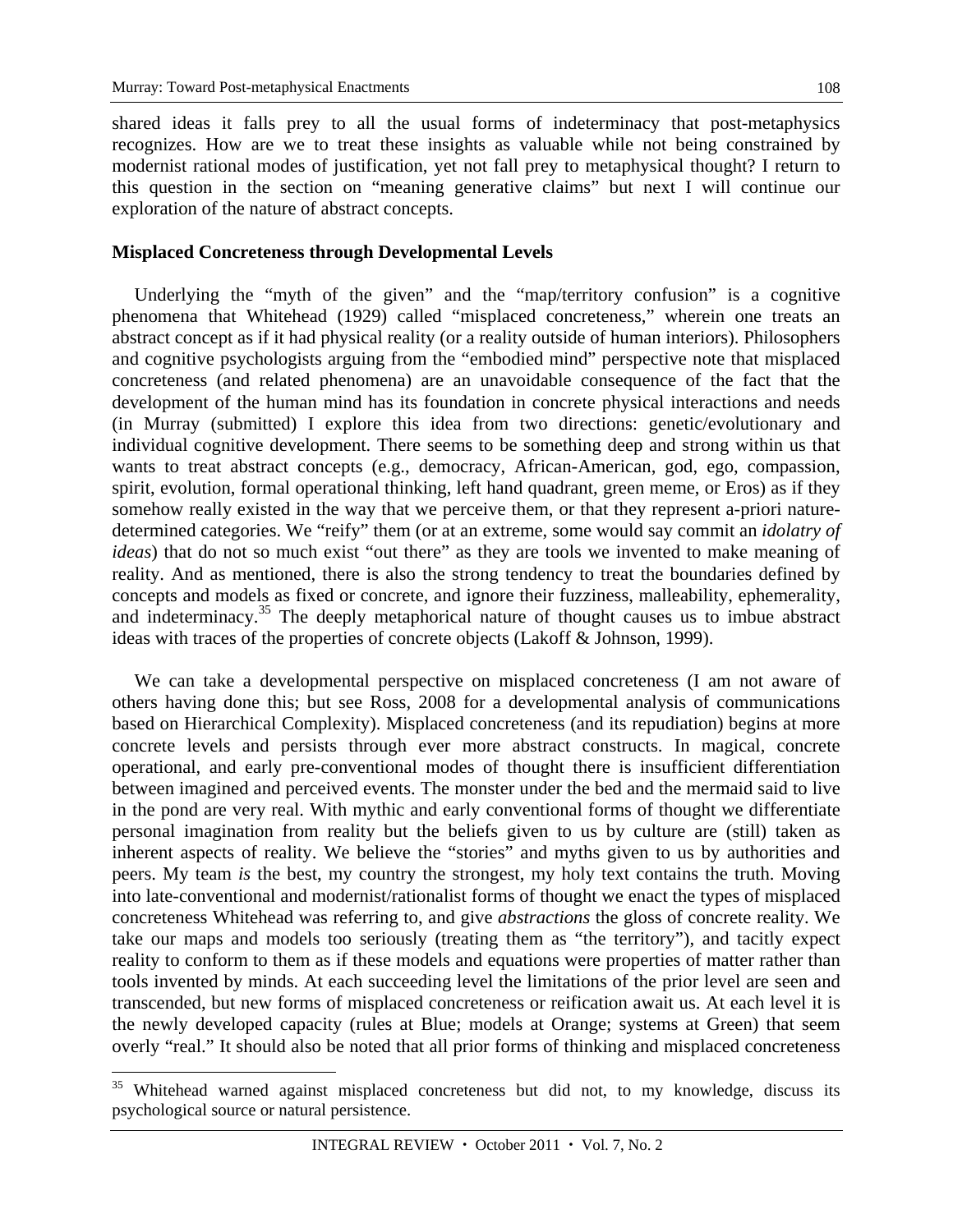remain active, though we develop habits to avoid or compensate them (e.g., "knock on wood," or "the weather is out to get me today").

How this phenomenon continues into second tier is less explored. At construct aware or vision logic we more fully understand that the map is not the territory, that our theories are fallible approximations, and that we are perceiving the world through a thick worldview bubble. But we still maintain habits of language use and enaction that treat abstract categories such as subject/object, singular/plural, and state/stage with fixed and well-defined boundaries. At first the realizations of the indeterminacy and fallibility of ideas is unsettling and overwhelming (the post-modern or relativist position), but with deeper understanding and development we eventually understand such phenomena not as unsophisticated or faulty thought modes to be outgrown, but as inevitable dimensions of thought that must be accounted for and, when appropriate, compensated for or neutralized to the extent that we can. We can allow for the meaning-generative power of cultural myths, magical thinking, metaphysical entities, and elegant model while maintaining objective clarity of these beliefs as useful tools for certain purposes. We can flexibly assume perspectives that reveal the valid "reality" of a wide range of cultural world views, personal beliefs, and developmental thinking modalities. We begin to be able to observe concreteness-producing and certainty-producing mental processes as they arise within us. $36$ 

#### **Epistemic Drives**

<u>.</u>

Misplaced concreteness is a natural tendency of thought. We will call such tendencies that influence what we think is real or true "epistemic drives."37 Fabrice Clément describes the phenomena thus:

Understanding goes then hand in hand with a phenomenal experience that is highly positive…Still from an evolutionary angle, the "aha" experience that follows the puzzling "hmm" has been selected to (1) indicate to the organism that an explanation has been reached, (2) encourage the explanatory effort by providing a rewarding emotion. This kind of "cognitive emotion" could therefore explain the epistemic drive that can be observed in children (and *scientific* [my emphasis]) behavior (Clément, 2003, pp. 74-75).

Within this general phenomenon of the drive to understand or find meaning we can differentiate a number of sub-phenomena. The above mentioned "drive" toward certainty and the "dive" to create definitive category boundaries are examples of epistemic drives. There are others worth exploring. If we inspect our own thoughts, and evaluate the ideas of others, it is clear that the human mind is propelled in part by drives toward oneness, completeness, and wholeness. Some of this can be linked to low-level brain processes that turn perception into categories. One of the most basic functions of animal cognition is to group experiences into more abstract or encompassing categories; to efficiently distinguish friend from foe, food from poisonous plant, for instance. Beyond or abstracted from the basic biological imperative to

 $36$  As is alluded to in the Appendix, we can show related but distinct types of developmental progressions related to experiences, concepts, statements, and models.

<sup>&</sup>lt;sup>37</sup> In an earlier version of these ideas presented at the ITC-2010 conference I thought I had coined this term, but a quick Google search shows that this is not the case.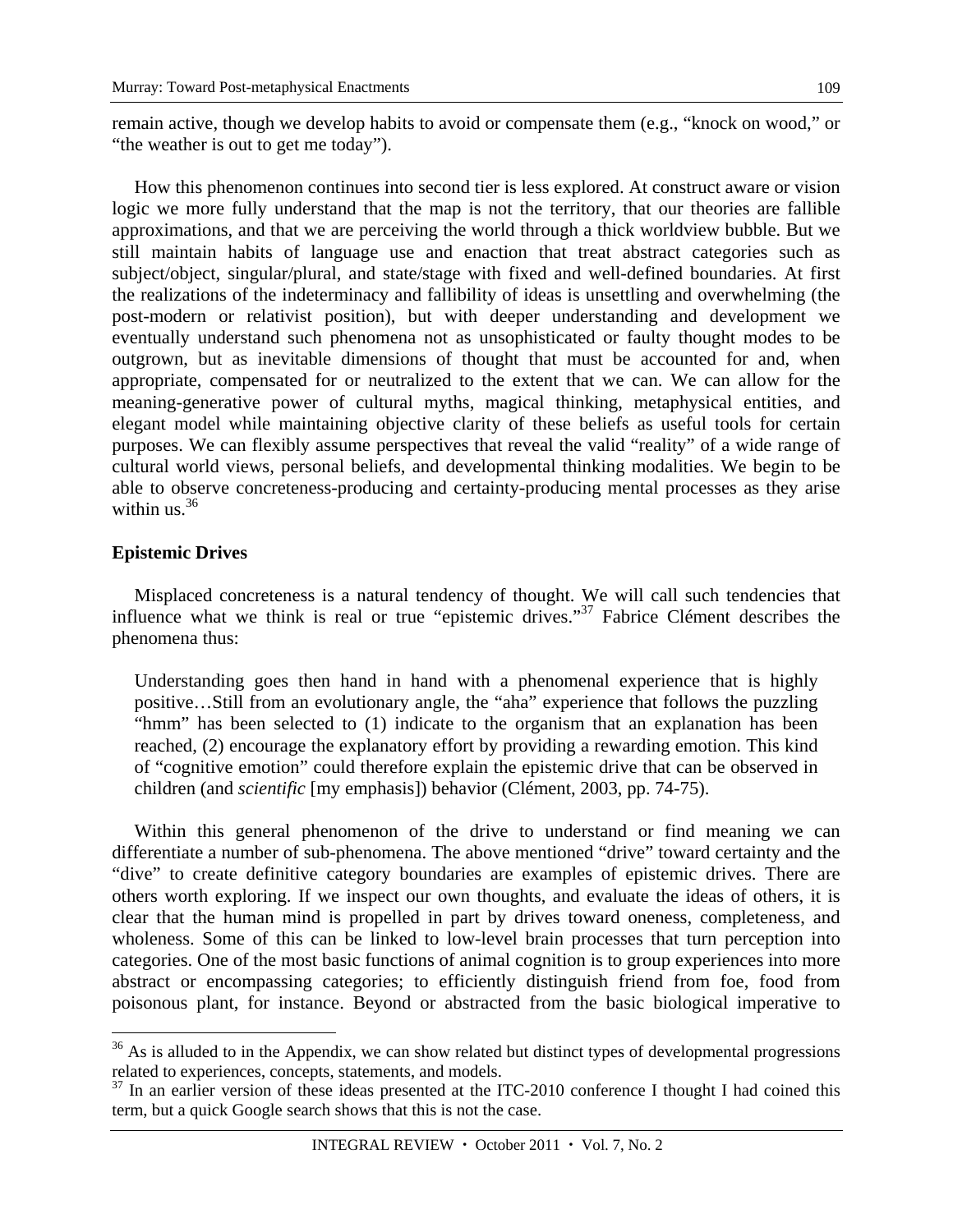categorize, in *human* thought we can see at work an interior ecology of polarities of epistemic drives that expose important fundamentals of thought itself. I call it an ecology because for each drive there is one or more opposing drives, all competing for attention and keeping each other in check. For instance, there is a drive to notice differences as well as one to perceive wholes. I list below some polarities of epistemic drives that are significant to epistemology and metaphysical thinking. This is not intended as rigorous treatment but as a rough list of overlapping phenomena to illustrate the concept of epistemic drive.

#### **Some Polarities in Epistemic Drives**

- Abstract (ideas) vs. concrete (tangible, sensory, real)
- General (generalization) vs. specific (specialization)
- Universal vs. relative (or contextual)
- Fundamental (essential, central, root) vs. consequential (peripheral or subordinate)
- Permanent (unchanging, fixed, predictable) vs. changing (transient, unpredictable, chaotic)
- Oneness/singularity/unity vs. multiplicity (the many)
- Whole (holism; integration) vs. part (differentiation)
- Completeness (comprehensiveness; totality; systemic) vs. partiality (details, deconstruction)
- Perfection and purity vs. imperfection

It seems that integralists, and those drawn to theories and models in general, have a particular unconscious affiliation with the first item in each pair above. We can become aware of that in the human mind which wants to pull the disparate, the many, the diverse into a unifying whole; to achieve the simplicity and power of a general concept or rule; to determine and rest in what is at the center of, or underneath things. We can identify these drives or urges working within us at the level of felt experience. There is a sense of ease, certainty, and mastery when we can ignore details and differences and trust a sturdy generality. There is a sense of elegance and wholeness when we can embrace many things into a circle of unity. We get a certain satisfaction from ordering things or collecting them into tidy groups. The inquisitive and meaning-hungry mind wants to know the causal root, foundation, source, or origin of things. The constructs of the good/true/beautiful and I/we/it and gross/subtle/causal have a pleasing epistemic pull to them that makes it more difficult to see the manifestations of misplaced concreteness.

I use the term "drives" in analogy with other biologically innate "emotional" drives such as the drive to reproduce, the fight/flight/freeze responses, territoriality, maternal/paternal care, and social dominance/submissiveness drives. A plethora of drives exist within us, mostly dormant until conditions trigger them, and often in competition (will I eat or play? fight or run?). Our drives are essential tools for surviving and thriving, and can also create problems. In humans basic drives get transformed or built upon, sometimes in ways that seem quite distorted compared to their original intent (fear becomes anxiety, sexual drives become fetishes, the drive for hygiene becomes obsessive-compulsive disorder, etc.). In naming "epistemic drives" I call attention to their unconsciousness and pervasiveness, but also to our ability to meta-manage them. With our drives to eat (or over-eat), sexually flirt, become angry when challenged, and so on, our lives are improved when we reach a stage of development in which we are aware of and can control or compensate for them (i.e., when subject becomes object for any given drive). The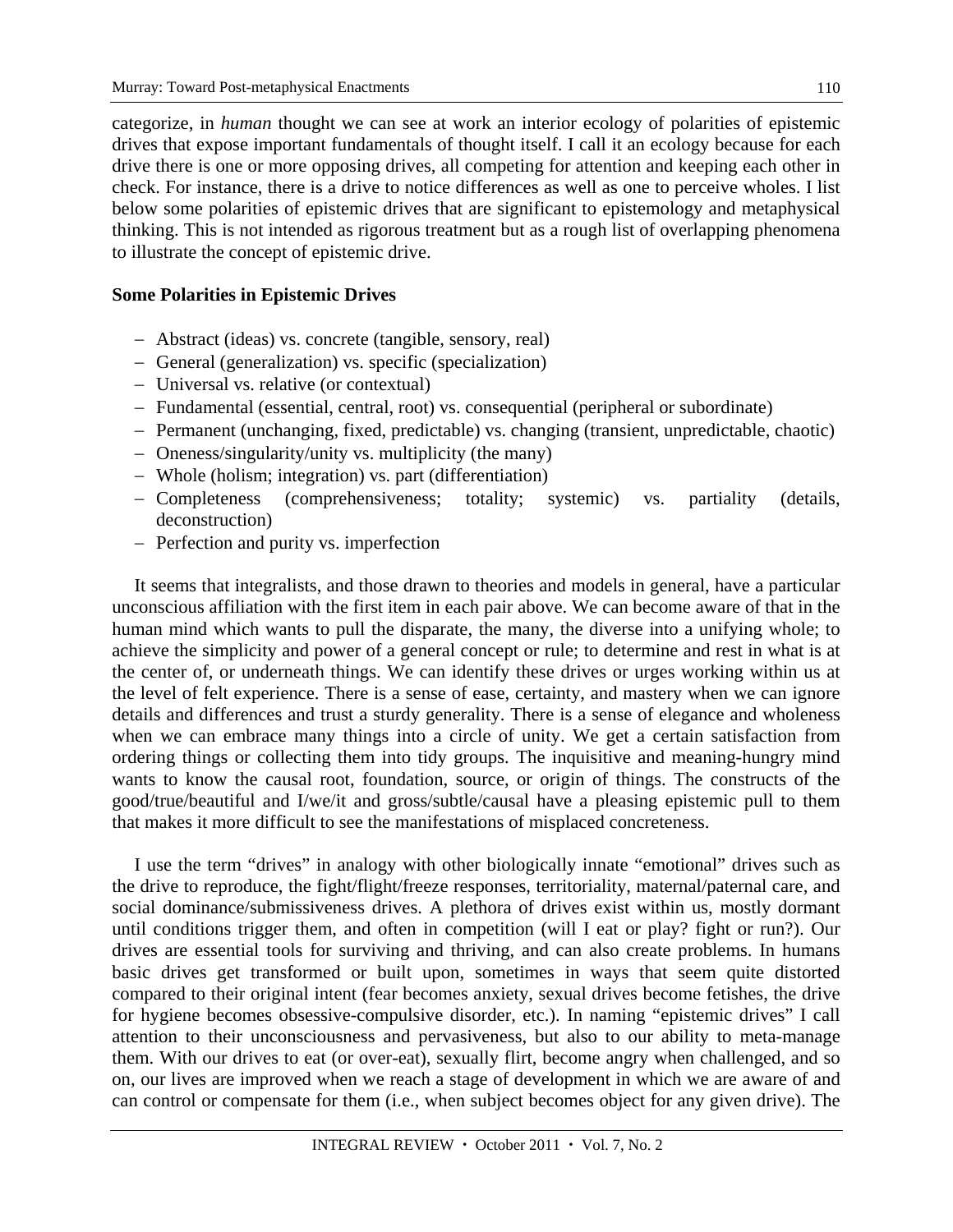term epistemic *drive* also emphasizes that we never completely outgrow or eliminate them, that they can raise their heads unexpectedly in many contexts, calling for an ongoing awareness and cognitive management. As shown with misplaced concreteness, epistemic drives are like emotional drives in that we become aware of and learn to manage them at ever deeper and more nuanced levels, but meanwhile they keep showing up in ever subtler ways, so the developmental learning process continues indefinitely.

The epistemic drives toward wholeness, completeness, and essentialness not only help us accurately understand and make meaning of the world but can over-function to create biases, errors, and ethical problems. Phenomena such as grandiosity, hegemony, elitism, and protofascism are extreme cases. But in less extreme ways the subtle influence of such drives pervades the creation, consumption, and promotion of theories, models, and belief systems. As with prescriptions to avoid bias and be objective or avoid selfishness and be altruistic, avoiding metaphysical thinking to take a post-metaphysical stance is more about ongoing attention and deepening wisdom (i.e., skill building) than adopting a belief or philosophical position. Simply understanding and agreeing with the prescription (to, for example, avoid bias, selflessness, or metaphysical thinking) is only the first step in enacting the idea; and seriously taking on the project requires developing a deeply felt understanding of the push and pull of cognitive and emotional forces within.

### **Doing Post-Metaphysics: Integrity and the Role of Emotion**

This brings us to the issue of *enacting* the post-metaphysical stance. First, as mentioned above, we must distinguish between the explicit or "espoused" belief in or knowledge of postmetaphysical principles (such as "don't confuse the map with the territory") and their skillful and habitual application. Second, we see that enactment requires both a deep familiarity with a number of habits of mind (misplaced concreteness and other epistemic drives) and the multicontext practice and trail-and-error learning required for development. Third, we can acknowledge how the emotional and ego-related characteristics of each situation affect our ability to enact the post-metaphysical stance. Developmental capacities can "gear down" to lower levels in the face of stress or complexity. The drives to have our abstractions and ideas be more true, more real, encompassing, fundamental, and essential is exacerbated to the extent that fear, anger, urgency, or ego-attachment are involved.

Phenomenologically (and epistemologically), the ascription of reality or truth to an idea is a matter of intensity or degree of certainty, rather than an all-or-nothing matter. We assign more concreteness to abstract ideas that matter more and that we are more certain of (and vice versa). One's degree of certainty in an idea (how strongly we hold to its reality or truth) is tied up in emotion-laden evaluations of the importance, urgency, and consequences of an idea. Thus we can acknowledge that, regardless of one's developmental level, misplaced concreteness and a number of other epistemic drives and cognitive biases are affected by emotional context. Though a description of the findings in this area are beyond my scope here, I will merely point to the vast body of scientific work showing strong connections between emotional processes and reasoning processes (Damasio, 1999; Fischer et al., 1990; Goleman, 1995; Matthews et al., 2002).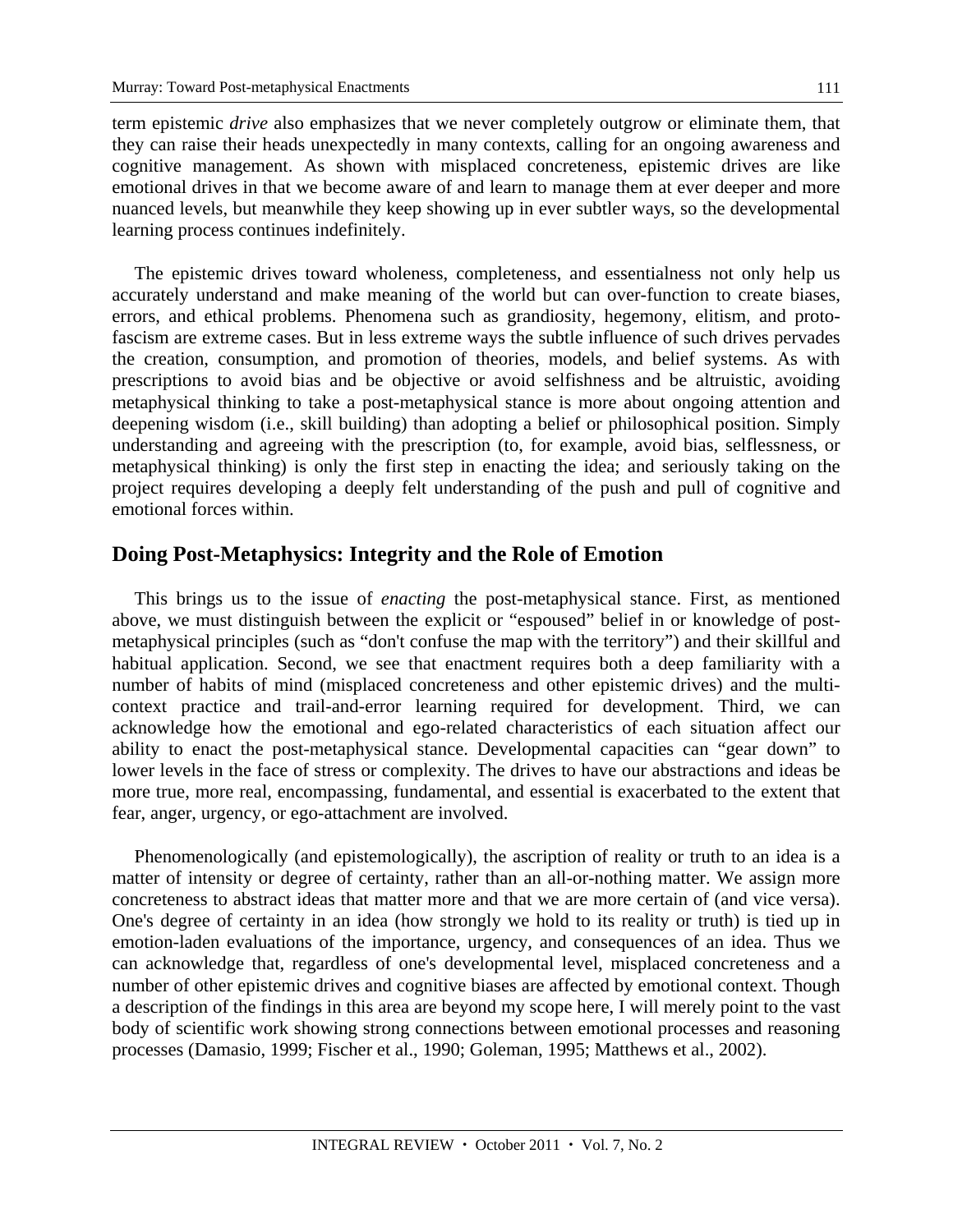Integralists, in embodying their philosophies and visions, are called to a particularly high level of *integrity* and ethical development. I define integrity as congruence between four categories of phenomena (actions, words, conscious beliefs, unconscious beliefs, in order of increasing difficulty and development): that actions follow words (e.g., we do what we say we will do); that words follow conscious beliefs and thoughts (i.e., authenticity and transparency); that conscious thoughts and beliefs align with unconscious ones.38 The final step can be expected only in the high developmental levels of self-reflective capacity that turn emotional reactions, unconscious drives and motives, and even the processes of thought and language themselves, into objects of inquiry. Thus, though it is difficult, integralists are called to hold deeper reflective metaperspectives on how their own cognitive and social belief-generation processes work, in able to hold their beliefs post-metaphysically.

Yet even as we call for a more fully post-metaphysical approach to integral beliefs, postmetaphysics, based on modern revelations about how the mind works, brings with it the humbling understanding that we are wired with epistemic drives that unavoidably compel us into magical, mythical, and conventional modes of thought. The more that useful prescriptions like "don't confuse the map with the territory" become catchphrases that are repeated without an acknowledgement that doing so can be difficult and subtle, the greater the social pressure against admitting the natural prevalence of such phenomena. The social pressure to avoid these sorts of errors hinders authenticity and inquiry. One measure of second tier community is a group's capacity to empathically consider, allow for, and learn from such vulnerabilities.<sup>39</sup>

## **The Validity of Meaning-Generative Claims**

<u>.</u>

In this section I will suggest that for many of the knowledge claims that constitute integral theory and the integralist belief system, it is better to use "meaning generativity" as a source of validity, expanding the established set of validity types beyond the standard model of the true, the good, and the beautiful. The concept of meaning-generativity may help integralists assert and promote important ideas with sufficient forcefulness, while still communicating a postmetaphysical or reflective stance that acknowledges the fallibility of ideas.

In *The Way We Argue Now: A Study in the Culture of Theory, Amanda Anderson (2006),* siding with Habermas, attempts to reclaim the concept of "critical distance" from the deconstructive and relativist malaise that, she argues, overtook scholarship in the late 20th

 $38$  Integrity also implies congruence among the objects within any of the four levels (actions, words, conscious beliefs, unconscious beliefs) in different life contexts. For example: acting or speaking to one group in ways that contradict what one does or says to another group constitutes lack of integrity. Also, if conscious beliefs or unconscious drives exist within us in a kind of unhealthy conflict or turmoil, this points to a subtler lack of integrity. Technically we can not know what is in the unconscious, but a large body of work deals with revealing this territory and healing it (making it whole and harmonious).

 $39$  Shifting from the mundane uses of metaphysical thinking to its philosophical uses, we can note that the post-metaphysical approach has been made possible only with relatively recent understandings of mind and epistemology. Great philosophers including Plato and Hegel were trapped in metaphysical binds. Habermas notes (1992, p. 6) that "even Nietzsche, in his rejection of Platonism, remained attached to the tradition's strong concept of theory, its grasp of the totality, and its claim to a privileged access to truth." Metaphysical thinking is in esteemed company, and not to be derided out of hand.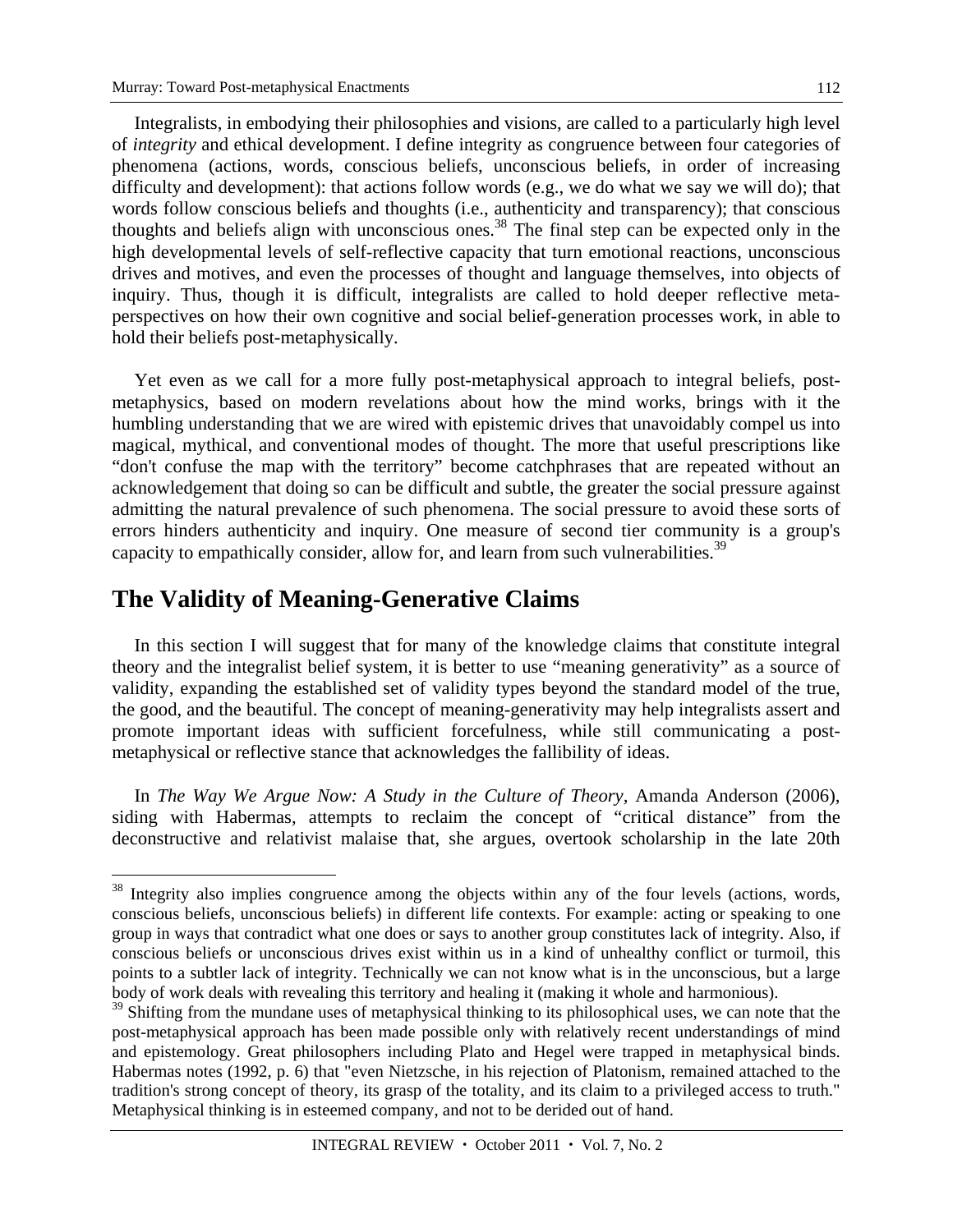century. The concept of rational, reflective, or critical distance gained a dismissive reputation for being "impersonal, abstract… arid… irrelevant, or elitist" as its detractors "valorized ideals of embodied identity, feelings and passions, ethics and politics...existential meaningfulness and moral force" (p. 2). As is often noted in integralist texts, it is not necessary to throw the rational and reflective baby out with the dirty bathwater identified by postmodern scholars. Even in conversations that valorize identity, feelings, ethics, etc., it is the reflective powers of reason that allow us to manage the complexity that arises in practical situations involving numerous interacting and often conflicting voices, needs, and perspectives (both externally and within oneself).

Let us return again to the question of how one holds what integralists think are highly important or useful ideas (see Table 1); for example, "spirit is evolving through us;" ideas about involution and evolution; the integralist understanding of the traditional, modern, and postmodern cultural systems; or that something like spirit or higher self exists. Pick any cherished idea that you have tried to explain to another. To make a claim is to imply that one has reasons to back it up (see Habermans, 1981).<sup>40</sup> There are numerous types of reasons or justification modalities that one can use to explain or justify a claim. Though some have argued that his scheme is too simplistic to cover all cases (e.g., Cooke, 1994), I will refer to Habermas' model as it is widely acknowledged and is consistent with integral theories. Habermas claims that, in modern (and post-modern) cultures we make three types of claims, which, in integral-ese we would call claims about truth, ethical goodness (or moral justness), and beauty (which are intended to reveal something about objective, intersubjective, and subjective realities). Claims in each domain have a different basis for validity.<sup>41</sup> Though there is much in integral theories that speaks to ethics, for the most part integral theories are truth claims. Theories such as AQAL describe the way the world works (in all four quadrants), and only secondarily make claims about how people *should* act or how society *should* be structured. Thus our concern here is primarily with truth claims. $42$ 

In modern (or post-modern) contexts the nominal "gold standard" for the validity of truth claims rests on something like the scientific method, i.e., something like Wilber's three strands (or any extension of it) as described above. In the ideal case we anchor our explanations in objective facts, rigorous empirical methods, trusted impartial sources, multiple validations and perspectives, etc. To base the certainty of ideas in the authority of a holy text, a religious leader or king, a gut feeling, what our ancestors said, what a popular film or sports personality said, or what "everyone" says (or even "because I said so, stupid"), would, though these are common modes of reasoning that we all use, be judged by many as using an inferior mode of reasoning. From a developmental perspective we would call these (sub-gold-standard) modes of reasoning conventional or pre-conventional—while the gold-standard is a post-conventional mode.

<sup>&</sup>lt;sup>40</sup> Habermas suggests that "we understand an utterance when we know what makes it acceptable." Thus to agree with an idea is to make assumptions about reasons that back up an idea, and to make a claim is to implicitly guarantee that the claim can be justified with reasons (Habermas 1983, V. 1, p. 297).

<sup>&</sup>lt;sup>41</sup> Habermas says that speech acts actually imply claims in all three domains, with one being primary (Habermas, 2003).

 $42$  "Pathos" and "ethos" are essential elements in belief formation. We don't dismiss them here but rather focus how to talk about the truth-related and epistemological aspects of claims.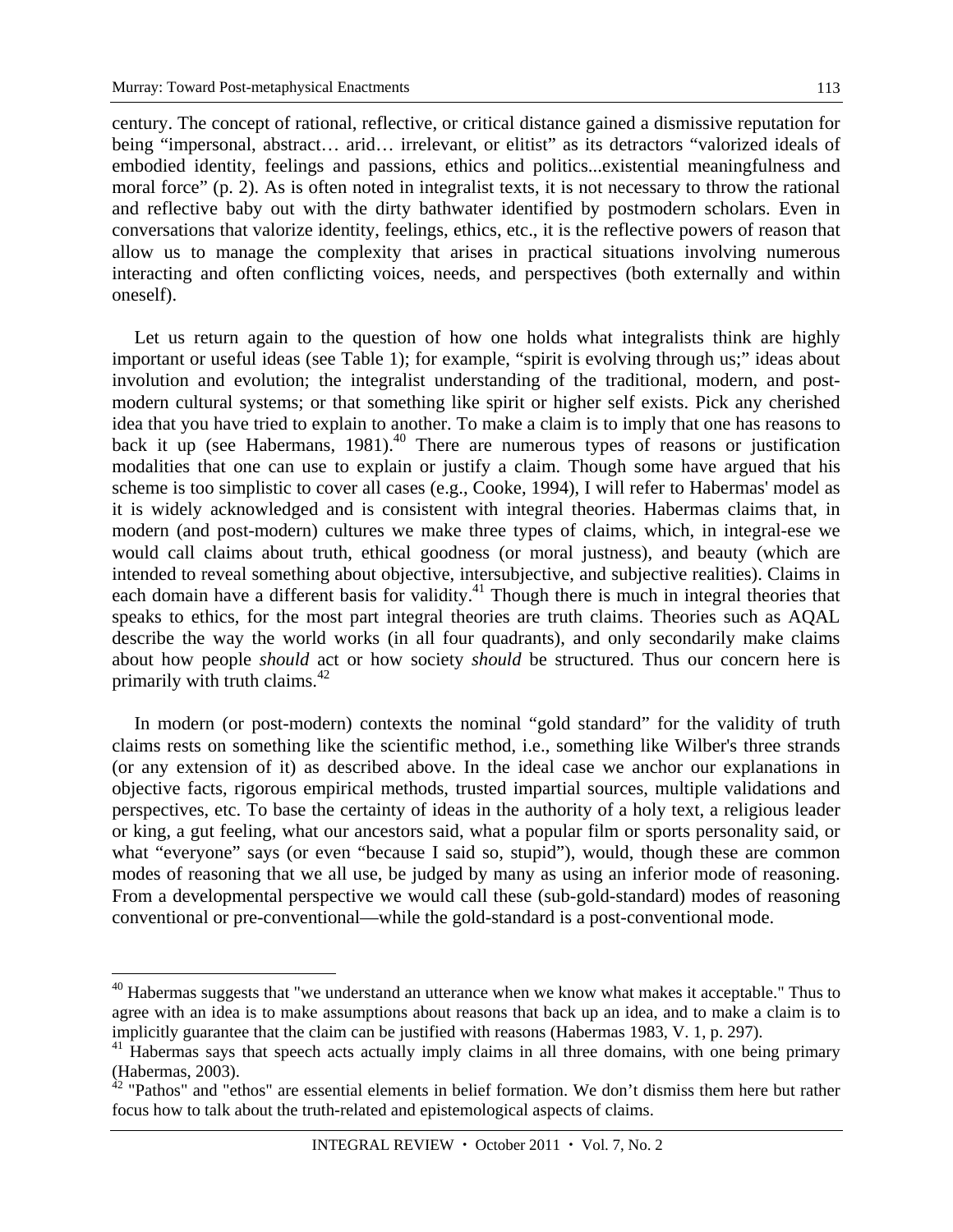In exploring or promoting integral ideas we are called to at least live up to post-conventional modes. There is a certain burden of proof that falls upon us in promoting or explaining integral ideas in a way consistent with our aspirations to communicate from a post-conventional stance (not to mention the more demanding post-metaphysical stance).43 Both the importance and difficulty of doing so is exacerbated by the fact that many of the ideas traded in integral circles are from the domains of social science or philosophy (including "reconstructive" sciences and, even more problematic, spirituality)—domains which are plagued with indeterminacies that the physical sciences (or mathematics) are relatively immune from.

According to Oberschall (2000) ninety percent of social theories rise rapidly only to fall into oblivion (as cited in Wallis, 2008). In general, social and human science theories are difficult to test (validate or falsify; see Popper, 2002; Wallis, 2008). Bent Flyvbjerg claims that "we must drop the fruitless efforts to emulate natural science's success in producing cumulative and predictive theory; this approach simply does not work in social science" (Flyvbjerg, 2001, p. 166). Roy Bhaskar, in his theory of critical realism (1975; and see Collier, 1994), notes how all human systems are complex *open* systems in which we can never isolate any causal mechanism for rigorous experimentation. According to Bhaskar, we are thus constrained to positing the existence of "tendencies" (rather than laws) that occur "all other things being equal" (which they never are, actually).

 If we are constrained to a more classical truth-claim model of validation in such domains, making strong claims or advocating that others should take up ideas, is problematic. Modern norms do seem to imply that we should offer solid "proof" or rigorous argumentation for these highly fallible ideas—yet often none exists. While, if we are honest with ourselves, we can admit to a conviction, even a strong sense of validity, for some of our ideas that can not be backed up in this classical modernist way. In his book *Alchemies of the Mind*, social scientist Jon Elster (1999) notes, in agreement with others mentioned above, that psychology, sociology, ethnography, political science, etc. have had little luck in predicting phenomena, and he views "the ideal of law-like explanation [in] the social sciences as implausible and fragile" (p. 1). However, he offers an alternative path to truth-claim-like justification. He suggests that claims in such areas, even if they do not provide the predictive power of laws from the hard sciences, provide powerful *explanatory* power. Elster suggests "explanatory mechanisms" as a term for claims that are not as provable as scientific laws, yet have more explanatory power than mere descriptions. Integral theories are rife with such principles which help us explain but not predict human behavior.

This begins to suggest that there may be valid ways to justify our highly fallible beliefs in post-conventional or post-metaphysical ways. Before offering my argument for a "meaninggenerative" type of validity, I will add one more element which touches on the ethical questions

<sup>43</sup> Cooke, in explaining Habermas' approach to communicative rationality, refers to *post-conventional* modes of dialogue as including "the idea that no validity claim is exempt in principle from critical evaluation in argumentation" whereas in conventional (or post-traditional) modes "what counts as relevant is narrowly and rigidly defined according to fixed prevailing conventions" (1994, pp. 32-33) *Post-metaphysical* modes, as used in this paper, are more sophisticated than post-conventional modes, in that they not only admit to the fallibility of knowledge, but incorporate some insights about the nature of that fallibility (and thus the nature of knowledge and communication, as discussed in this paper).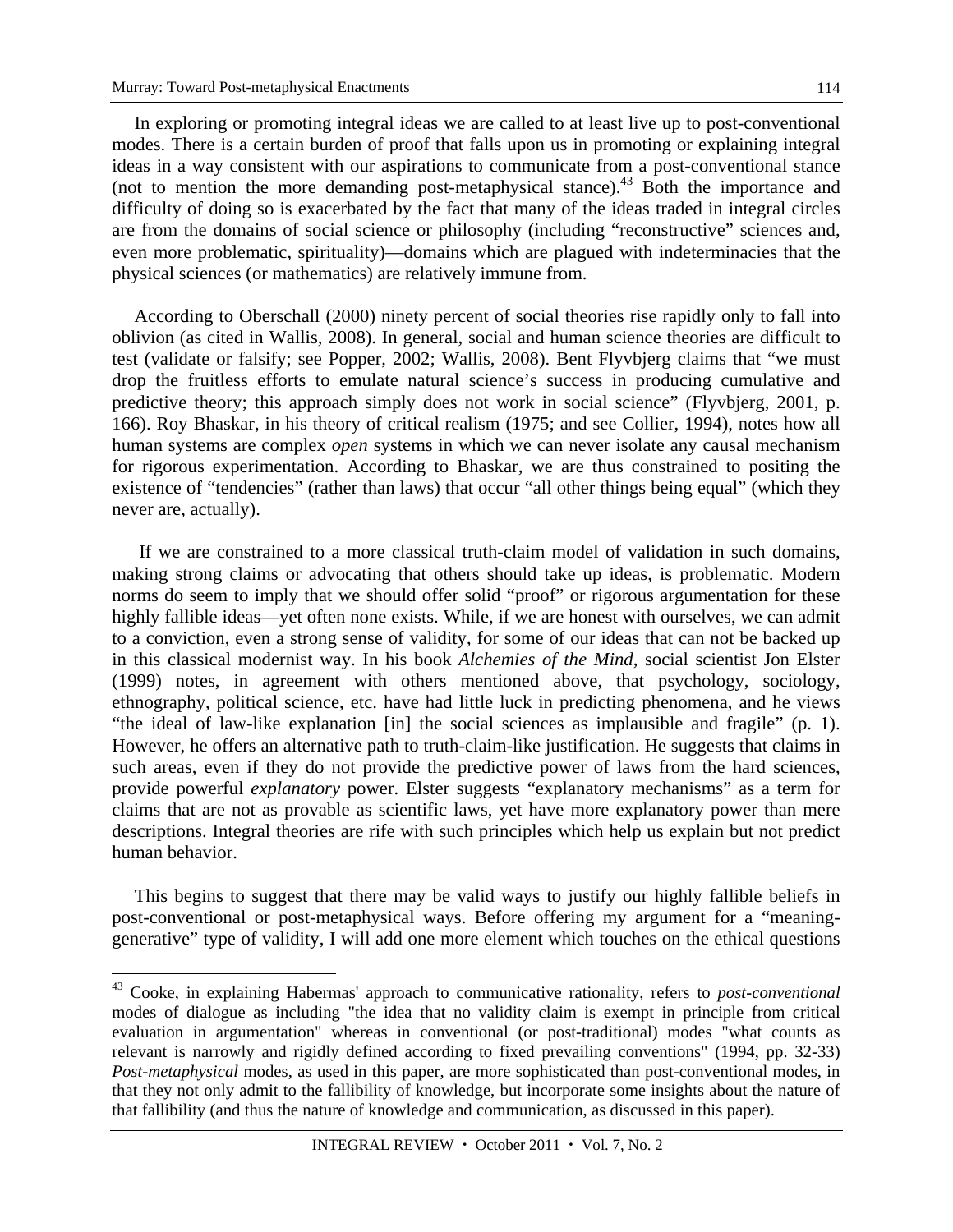in making claims in highly fallible areas. The post-metaphysical stance to beliefs takes seriously questions such as: How can we speak passionately or forcefully about ideas for which we can offer little evidence? And: Is it ethical to speak with certainty about beliefs that we know are quite fallible? These are difficult questions in part because we are often at the same time trying to communicate some idea we hold as true (the locutionary or so-called "communicative" aspect of the speech act) while we are also trying to influence the listener to take some action (the illocutionary or strategic aspect of the speech act).

The full elaborated "truth" of an idea as we understand it may entail many elements that mitigate our certainty in it. For example, one may say that "medical costs are high mostly due to profit hoarding in the pharmaceutical industry." Yet one may also know facts, or be familiar with valid perspectives, that argue against the claim. In any discursive contexts we do not pass on facts or ideas for no reason—we have reasons, and they may be hidden from the interlocutor (and may even be invisible to us). In the above case let us assume one's attempt to argue for this idea is part of a more encompassing agenda to influence another's worldview about some larger topic (government, or medicine, or the economy). Given this goal one will focus on facts supporting one's idea and ignore contrary facts; and one will speak with more certainty than if one were engaged in an open inquiry rather than a persuasive act. But this presents ethical dilemmas—we are allowing for a partial falsehood in order to affect some greater social good. One partial way out of this ethical bind, in which we must balance our desire to persuade with our desire to be completely truthful, is to enact a more reflective stance to our communicative acts.

Arguments from a post-metaphysical stance tend to be more self-reflective, authentic, transparent, and ethically centered. For example, one might say "I will argue strongly for this because I think that is what is needed here but I will also admit up front that I sometimes have my doubts;" or "I think this theory is a perfect fit for moving your agenda forward but I need to hear more about how you understand how it meets your needs before I continue," or "I will be putting on my activist hat here, and will be trying to connect with your emotional mind more than your rational mind, and might be ignoring some of your counter-arguments while I do so." This level of reflectivity and transparency gives us another tool for explaining or promoting integral beliefs.44

The act of communication is a balancing act in which we weigh (1) sincerely communicating what we know (or suspect) to be true and relevant about a topic (which can have many layers, branches, and ambiguities) against (2) what we strategically wish to accomplish (which can include not only persuasion, but things like making a good impression, avoiding conflict, and not wanting to spend too much energy on this conversation); and (3) our moral/ethical sensibilities about how to do right by others.

 $\overline{a}$ <sup>44</sup> This approach has commonalities with many progressive communication and facilitation models. For example, Roger Schwarz's "mutual learning" approach for empowering participants and minimizing a group's dependence on a facilitator suggests that facilitators be transparent about their facilitation strategies, communicating the reasoning and intent behind their comments, questions, or actions (Schwarz, 2002, p. 113).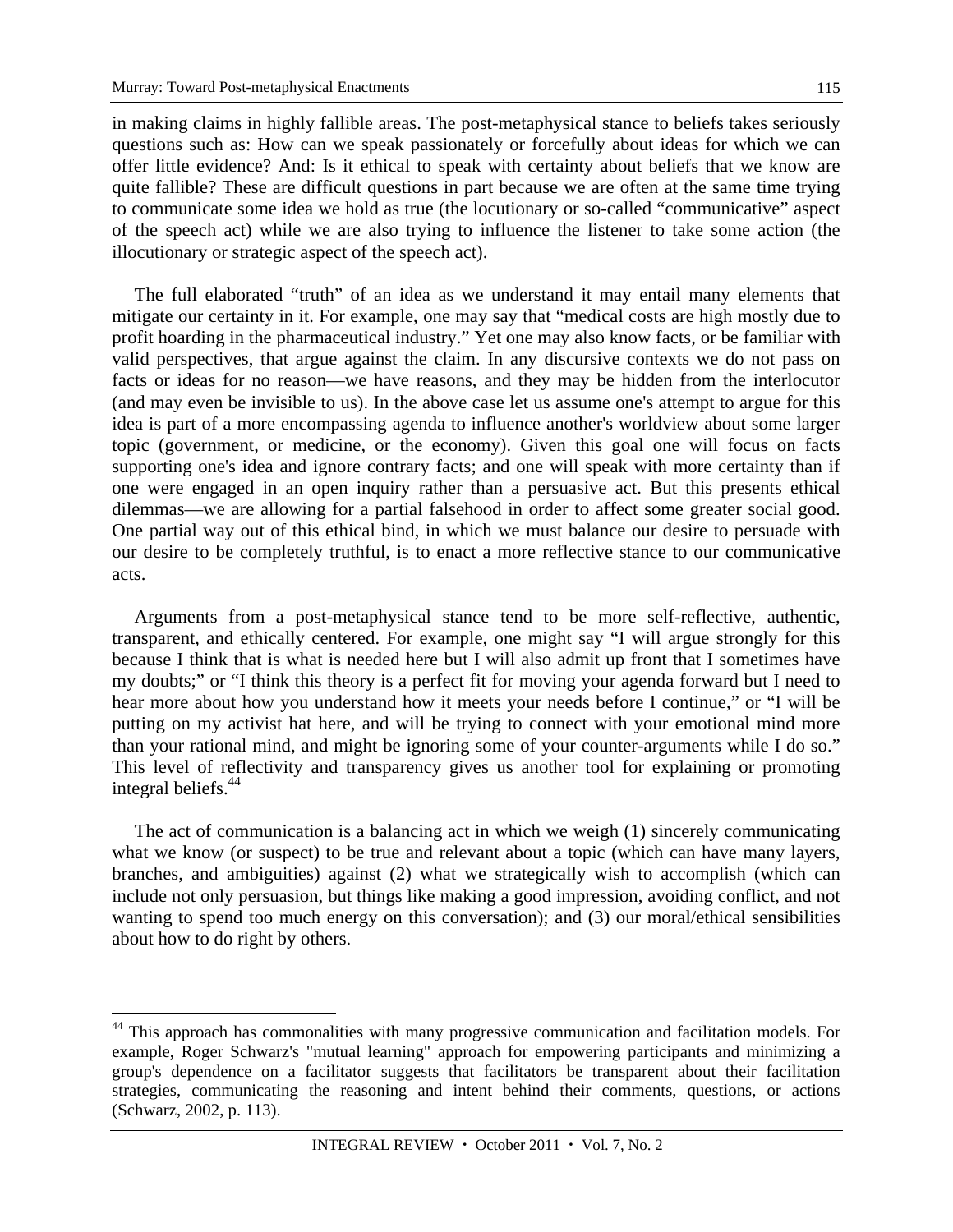Putting all the above together I suggest that what is needed to balance these three goals when we promote some integralists beliefs is a more general acceptance of (and transparent communication about) "meaning-generative" claims.<sup>45</sup> That is, that we can note explicitly that we hold and promote an idea simply because it helps us make sense of the world, and offer that it may do the same for others. Just as truth, ethical, and aesthetic claims each have their own rules of engagement (or valid ways to counter them), so do meaning-generative claims. Just as "but you can't prove it" is not a reasonable counter to an ethical or aesthetic claim, it is also not a valid counter to meaning-generative claims.<sup>46</sup> Meaning-generative claims are akin to Elster's explanatory mechanisms, but can be broader. They are different than aesthetic claims, which need only expose one's personal subjective impression, in that they presume that the idea will help another make sense of (or explain) some aspect of the world.<sup>47</sup>

Beliefs that cannot be "proven," or that we don't even care whether they can be proven, can nevertheless be quite valuable to hold and communicate to others. For example, I "believe in" reincarnation because, though I have no direct empirical experience supporting it, it counteracts existential despair, is held by people I admire, and coordinates well with a number of other beliefs and intuitions I have—I do not expect to or need to convince anyone that reincarnation is real,<sup>48</sup> though I might offer an argument for it. A claim affirming reincarnation is valid for many because it is meaning-generative, not so much "true;" yet it is more than merely "good" or "beautiful." The same approach can be taken with the teleological "evolutionary spirituality" perspective on human development: that "the universe is evolving––through us." This Erosbased belief has strong meaning-generative power for many, but to have to "prove" it in any logical way is impossible and beside the point, yet it is not merely a moral/ ethical/normative claim.49

I will not argue that adding "the meaningful" to "the true, the good, and the beautiful" adds some perfect missing link to the formulation—the idea has not been worked out with much rigor here. Rather, I am suggesting that it performs an important function in post-metaphysical communication that the other three do not adequately address. Two hundred years ago, Kant saw that culture evolved to differentiate the true, good, and beautiful as separate validity claims in the modern area, and I am suggesting that in the (post-) post-modern era we are beginning to (or needing to) differentiate yet another form that is something like the meaning-generative. The *meaning-generative potential* of a claim can be as or more important than its truth value for highly fallible or un-falsifiable claims.

<sup>&</sup>lt;sup>45</sup> I will not present any full theory of meaning generative claims, but outline how the concept might be useful in practical communication.

<sup>&</sup>lt;sup>46</sup> Note that I am not talking about the move from definitive knowledge or facts to simply a hypothetical or probabilistic framing of claims, but rather am describing an explicitly reflective stance on idea communication.

<sup>47</sup> This uses a simplistic I/we/it definition of aesthetic claims—other more elaborate interpretations of the aesthetic claim are possible that may be closer to the meaning-generative claim (see Duvenage, 2003).

<sup>&</sup>lt;sup>48</sup> See the Appendix for an explanation of how most beliefs have multi-sourced justifications.

<sup>&</sup>lt;sup>49</sup> In Habermas' theory a truth claim implies an argument for universal validity—i.e., even if put tentatively, it implies that, if it turns out to be "true" then it should be true for all who yield to the force of the argument. Meaning-generative claims are more akin to aesthetic claims in this regard, in that we do not expect them to be true (or even useful) for everyone.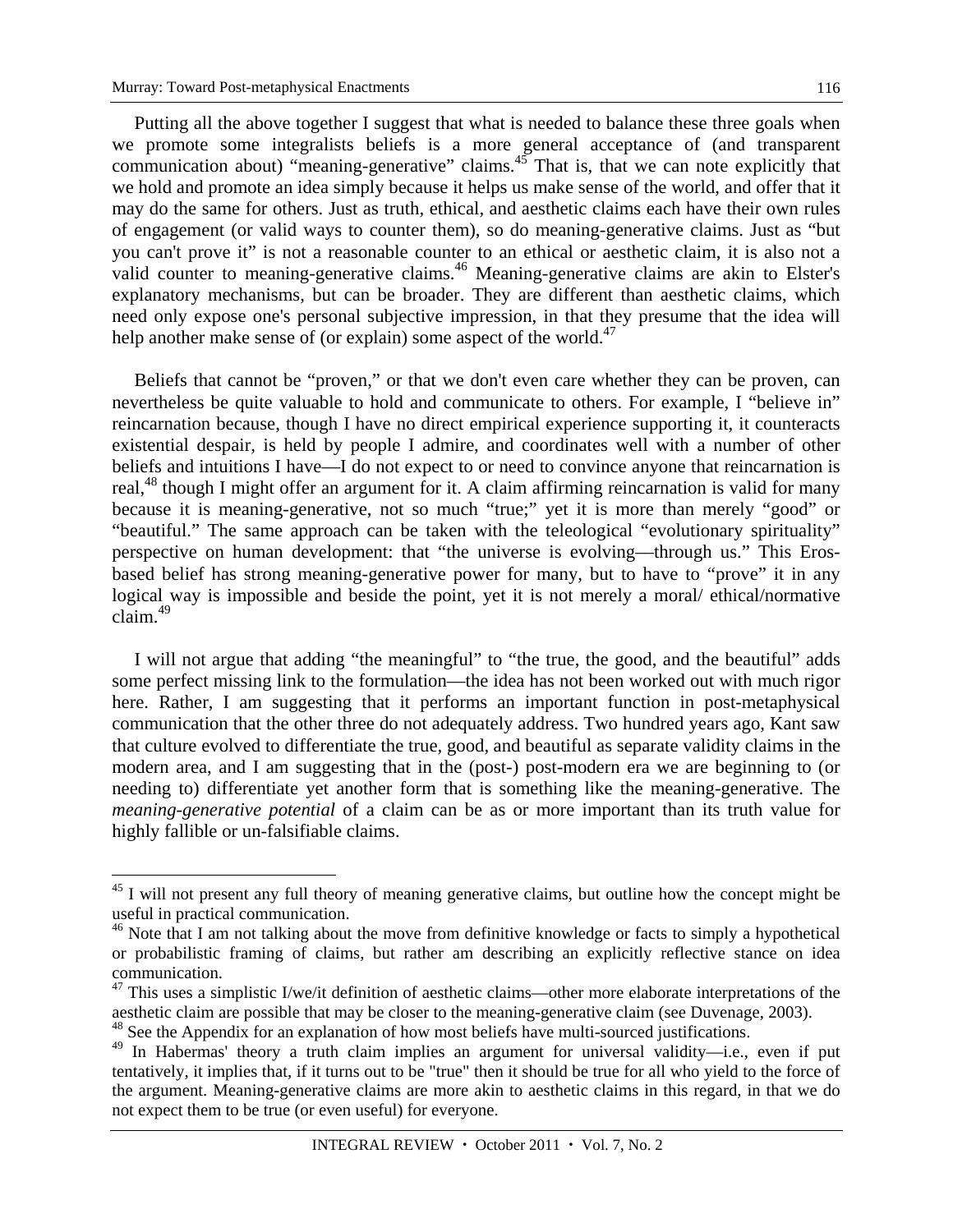If we can speak in terms of meaning-generative potential we gain some freedom from the straightjacket of conforming to modernist/quasi-scientific justification modalities and have more flexibility in talking about beliefs that might be called metaphysical or quasi-scientific (even pseudo-scientific). For example, though personality and capacity typing systems such as Meyers Briggs, Enneagram, Spiral Dynamics (thought they vary greatly in their demonstrated empirical validity) all suffer from serious discrepancies and other challenges within the body of empirical research. In addition, users and adherents to each type of framework have an affinity to their chosen model that is best explained by pointing to its meaning-generative potential for them. Empirical studies may not impact one's affinity to such models, in part because experimentation in such domains is so difficult that it is easy to dismiss any single study.

I am not suggesting that society (or the integral community) adopt an even more rampant lack of rigor or "truthiness" (or "bullshit," as described by philosopher Harry Frankfurt, 2005) than exists already. Rather, the current modernist valorization of logical and scientific results, in providing no way to speak to meaning-generativity as a validity type, creates an unhealthy pressure to use and misuse scientific evidence (which then begets pseudo-scientific arguments) as a false justification for ideas and frameworks that are used largely because of their meaninggenerative potential. The post-modern swing in the opposite direction is equally incomplete.

The suggestion here is not to de-valorize rigor, but to provide valid alternative justification modes that allow us to more rigorously and reflectively differentiate when we need scientific rigor (or modernist forms of rationality) and when we don't. The invitation is not to abandon the modernist aim for sturdy truths in favor of appeals to identity or pathos, but to explicitly include a reflective level that speaks directly to the nature and fallibility of communication and belief.

## **Conclusions**

In this paper I have explored the concept of post-metaphysics and what it might mean to entertain a deeply post-metaphysical approach to integral beliefs and frameworks. I have mentioned the developmental progression in the way people hold and justify beliefs. Developmentally earlier modes, including magical, mythical, and conventional thinking, are less concerned with the universality or portability of claims, that is, at first tier one is less aware of how those who do not hold one's worldview might interpret one's claims. The New Age beliefs listed in Table 1 are often held in this way. As in all communities of affiliation, inquiry and/or practice, the integral community also demonstrates an insular belief reproduction "echo chamber" effect. Constructs such as "non-dual," "development," and "Agape" take on a particular meaning that is treated as if it is the only meaning, and certain ideas like "the cognitive line precedes other lines" get passed around the circle as truths taken for granted. A deeper "indeterminacy" analysis of the truth or reality of these constructs and beliefs is all too rare.

Though this phenomenon is not only typical but it is an unavoidable aspect of group belief formation (including academic disciplines), there are several things to note about it relative to the integral community. First, because (we will assume that) the integral vision tends to attract individuals at relatively high developmental levels (compared to other communities of theory or practice), it has a relatively high capacity to reflect with epistemic wisdom upon its constructs and beliefs. Second, counteracting this, the integral community is unusual (though far from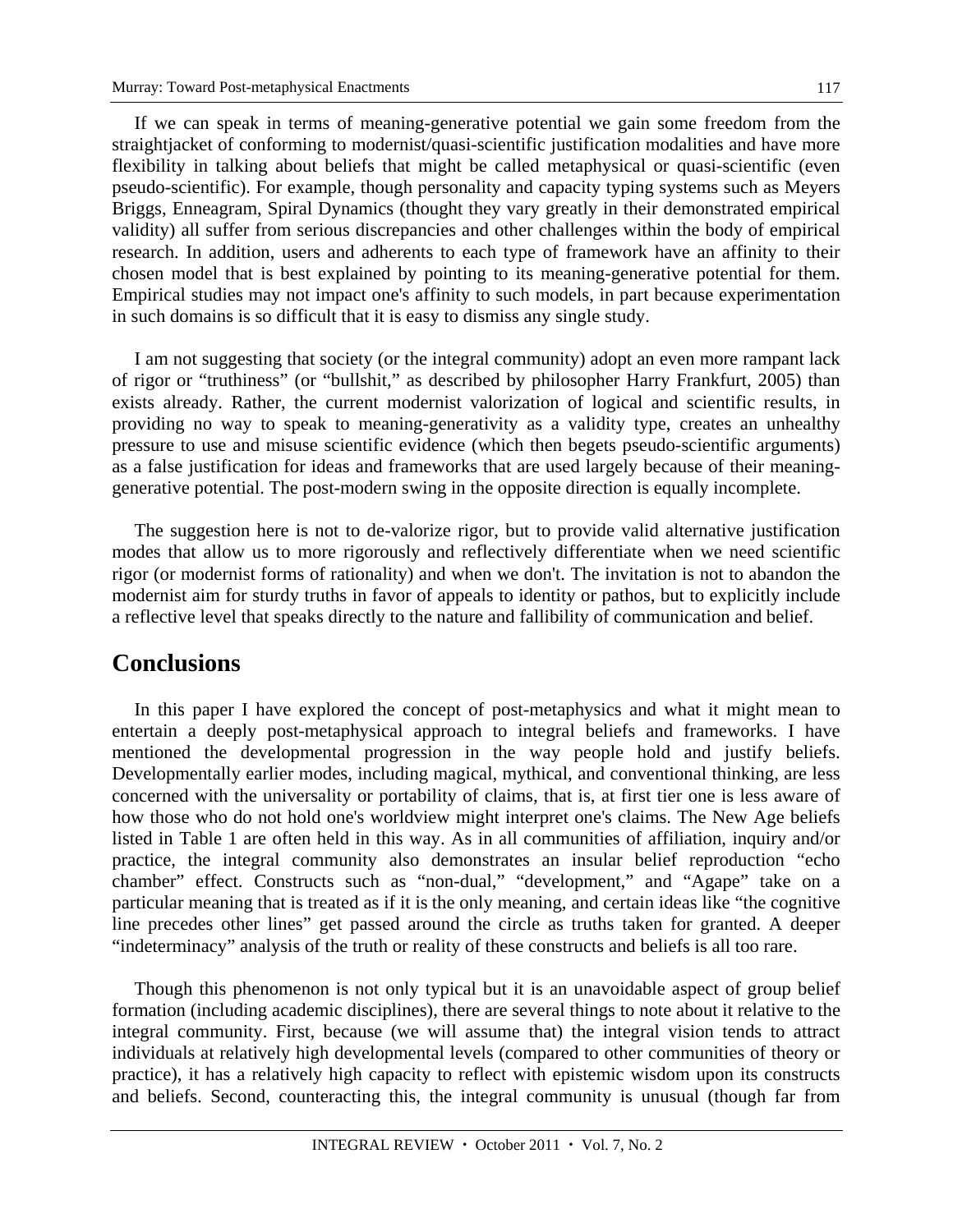unique) in how much of its core constructs and truths are attributed to one (extremely talented and productive) person or founder, i.e., Wilber. This, and the fact that the integral project blurs the lines between scholarly and social spheres (e.g., with Integral Institute sponsoring Integral Life as well as academic programs) has the effect that much of the knowledge passed around is not viewed as critically as it might be. "Wilber is brilliant, and we are all pretty smart, so these things I keep hearing others say over and over are pretty likely to be valid." Third, because integral theory is so fundamentally interdisciplinary, broad, and far-reaching, and has such great potential for wide impact, it must pay exceptional attention to the portability of its constructs and beliefs to realize its potential.

Thus, within the integral community there is great potential and a particular calling to bring epistemic wisdom to our inquiries, yet factors exist that make it more difficult to do so. In this paper I have tried to offer some preliminary suggestions and tools supporting the enactment of post-metaphysical approaches to the creation, critique, and proliferation of integral knowledge and belief systems. These focus on epistemic skillfulness around one's relationship to belief, knowledge, truth, reality, critique, justification, and certainty. These suggestions and tools include:

- Suggesting that enacting post-metaphysics (and second tier development) involves a deeper understanding and awareness of *cognitive processes* as mentioned below;
- Highlighting how the indeterminate nature of *abstract concepts* influences the fallibility of statements and models;
- Mapping out the different epistemic concerns involved in *concepts, statements, and models/theories;*
- Relating epistemic questions of truth, reality to psychological phenomena such as *misplaced concreteness, epistemic drives,* and emotion; one's judgment of certainty or reality is influenced by factors such as importance, fear, and urgency;
- Pointing out how *magical and metaphysical thinking* are manifestations of misplaced concreteness; which occurs in different ways at different developmental levels;
- Articulating the difference between positivist approaches and *negative capability* in integral theories, and suggesting additional focus on or balance of the later;
- Suggesting how *indeterminacy analysis* can bring a more post-metaphysical perspective to models and theories;
- Suggesting that *meaning-generativity* be used more widely as a way to justify claims that have metaphysical implications.

In conclusion, for second tier thinking, wisdom skills are more fundamental than any particular set of beliefs or models. *Whether* we believe in a god, or in capitalism, or an evolutionary omega point, is less important than *how* we hold that belief, and *how* we hold it is a matter of skills. I have made an early exploratory stab at describing some approaches useful for post-metaphysical belief-holding. With these and further developments, we can aim for the *egoawareness* to reflect on our attachment to it; the *relational-awareness* to listen deeply to someone with an opposing belief; the *construct-awareness* to hold the paradoxes implied in the belief; and the *systems awareness* to see how that belief relates to other beliefs and to systems of action. And we can aim for the second tier wisdom to reflectively choose what and how to believe and to use that belief as a sturdy tool in ethically-relevant work, and let go of it when it is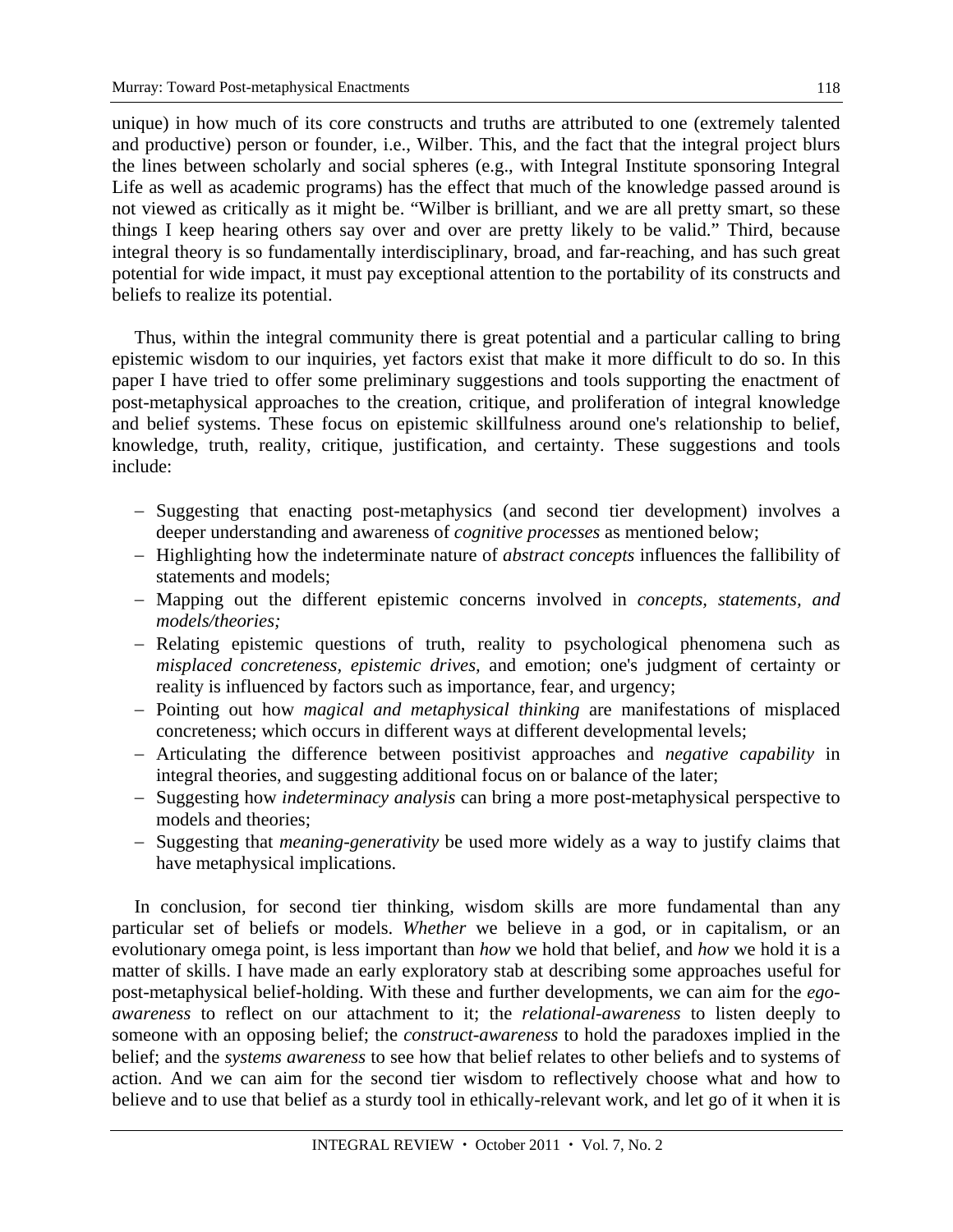not useful. The long road ahead brings the challenges of how we will define, assess, and support such skills in our domains of application.

# **References**

- Anderson, A. (2006). *The way we argue now: A study in the culture of theory*. Princeton, NJ: Princeton University Press.
- Argyris, C., Putnam, R. & Smith, D. (1985). *Action science*. San Francisco: Jossey Bass.
- Basseches, M. (1984). *Dialectical thinking and adult development*. New Jersey: Ablex Publishing.
- Basseches, M. (2005). The development of dialectical thinking as an approach to integration. *Integral Review*, *1,* 47-63.
- Beck, D. E. & Cowan, C. C. (1996). *Spiral dynamics*. Malden, MA: Blackwell Publishers, Ltd.
- Bhaskar, R.A. (1975). *A realist theory of science*. Brighton: Harvester Press.
- Bohm, D. (1980). *Wholeness and the implicate order*. NY: Routledge.
- Clark, A. (1996). *Being there: Putting brain, body and world together again*. Cambridge: MIT Press.
- Clément, F. (2003). The pleasure of believing: Toward a naturalistic explanation of religious conversions. *Journal of Cognition and Culture*, *3*(1), 69-89.
- Cohen, A. & Wilber, K. (2006). God's playing a new game: Integral post-metaphysics and the myth of the given. *What is Enlightenment*, June–August 2006.
- Collier, A. (1994). *Critical realism: An introduction to Roy Bhaskar's philosophy*. NY: Verso.
- Cook-Greuter, S. R. (2000). Mature ego development: A gateway to ego transcendence. *Journal of Adult Development*, *7*(4), 227-240.
- Cooke, M. (1994). *Language and reason: A study of Habermas' pragmatics*. Cambridge, MA: The MIT Press.
- Damasio, A. (1999). *The feeling of what happens: Body and emotion in the making of consciousness*. New York, NY: Harcourt Brace.
- Dawson, T, L. & Stein, Z. (2008). Cycles of research and application in science education. *Mind, Brain, and Education, 2*(2), 90-103.
- Dawson, T. L., & Gabrielian, S. (2003). Developing conceptions of authority and contract across the lifespan: Two perspectives. *Developmental Review*, *23*(2), 162-218.
- Dawson, T. L., & Wilson, M. (2004). The LAAS: A computerized developmental scoring system for small- and large-scale assessments. *Educational Assessment*, *9,* 153-191.
- Duvenage, P. (2003). *Habermas and aesthetics: The limits of communicative reason*. Oxford, UK: Blackwell Publ.
- Edwards, M. (2000). The integral cycle of knowledge: Some thoughts on integrating ken wilber's developmental and epistemological models. Online at www.integralworld.net, February 2000.
- Elster, J. (1999). *Alchemies of the mind: Rationality and the emotions*. Cambridge, UK: Cambridge University Press.
- Esbjörn-Hargens, S. (2005). Integral ecology: the what, who, and how of environmental phenomena. *World Futures, 61*(1-2), 5–49.
- Esbjörn-Hargens, S. & Zimmerman. M.E. (2009). *Integral ecology*. Boston: Integral Books.
- Fischer, K. (1980). A theory of cognitive development: The control and construction of hierarchies of skills. *Psychological Review*, *87*(6), 477-531.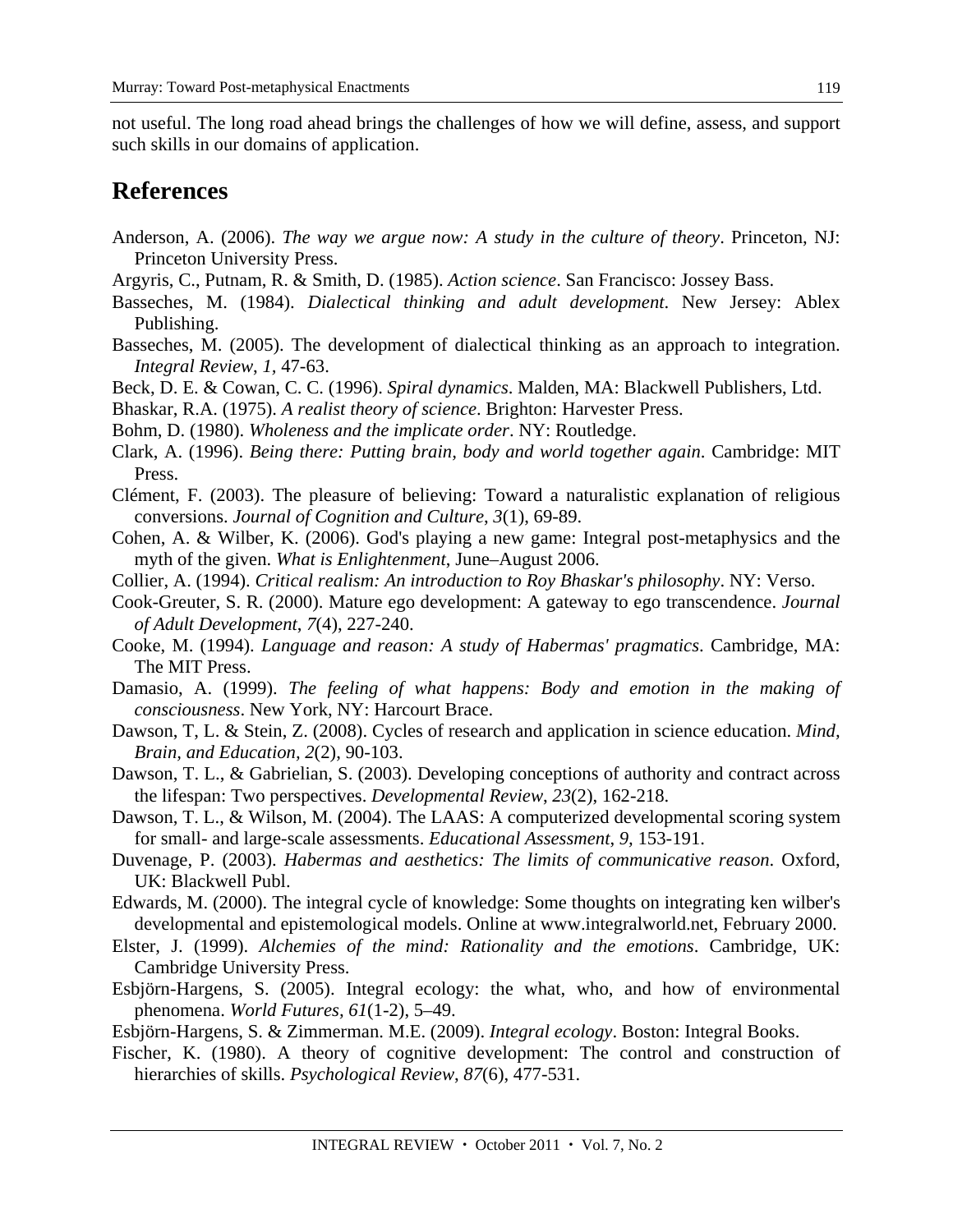- Fischer, K. & Stein, Z (2008). Dark knowledge: An era in history and a moment in the learning process. Unpublished draft.
- Fischer, K. W., & Rose, S. P. (1999). Rulers, clocks, and nonlinear dynamics: Measurement and method in developmental research. In G. Savelsbergh, H. van der Maas, & P. van Geert (Eds.), *Nonlinear developmental processes* (pp. 197-212). Amsterdam: Royal Netherlands Academy of Arts and Sciences.
- Fischer, K.W., Shaver, P.R., & Carnochan, P. (1990). How emotions develop and how they organize development. *Cognition and Emotion*. *4*(2), 81-127.
- Flyvbjerg, B. (2001). *Making social science matter: Why social inquiry fails and how it can succeed again*. Cambridge: Cambridge University Press.
- Frankfurt, H.G. (2005). *On bullshit*. New Jersey: Princeton University Press.
- Gettier, E.L. (1963). Is justified true belief knowledge? *Analysis 23*, 121-123.
- Gilbert, D. (2006). *Stumbling on happiness*. NY: Knopf Random House.
- Gilovish, T. (1991). *How we know what isn't so: The fallibility of human reason in everyday life*. NY: Free Press.
- Goleman, D. (1995). *Emotional intelligence*. New York, NY: Bantam Books.
- Graham, L. R. (1981). *Between science and values*. New York: Columbia University Press.
- Habermas, J. (1981). Some Characteristics of the Mythical and the Modern Ways of Understanding the World., Chapter 2 of *The theory of communicative action, Volume One: Reason and the rationalization of society* (T. McCarthy, Trans.). Boston, MA: Beacon Press.
- Habermas, J. (1992). *Postmetaphysical thinking*. Cambridge, MA: MIT Press.
- Habermas, J. (2003). *Truth and justification*. Cambridge, MA: MIT Press.
- Hampson, G.P. (2007). Integral re-views postmodernism: The way out is through. *Integral Review, 3*(1), 108-173.
- Hanly, C. (1992) *The problem of truth in applied psychoanalysis*. New York: Guilford Press.
- Kahneman, D., Slovic, P. & Tversky, A. (1982). *Judgment under uncertainty: Heuristics and Biases*. NY: Cambridge Univ. Press.
- Kegan, R. (1994). *In over our heads: The mental demands of modern life*. Cambridge, MA: Harvard University Press.
- Kögler, H. H. (1999). *The power of dialog: Critical hermeneutics after Gadamer and Foucault*. Cambridge, MA: MIT Press.
- Korzybski, A. (1948). *Science and sanity: An introduction to non-Aristotelian systems and general semantics*. Institute of General Semantics.
- Lakatos, I. (1976). *Proofs and refutations: The logic of mathematical discovery*. J. Worrall & E. Zahar, (Eds.). Cambridge, MA: Cambridge Univ. Press.
- Lakoff, G. & Johnson, M. (1999). *Philosophy in the flesh: The embodied mind and its challenge to Western thought*. New York, NY: Basic Books/Perseus Books Group.
- Lucas, G.R.(1986). *Hegel and Whitehead: contemporary perspectives on systematic philosophy*. SUNY Press: NY.
- Matthews, G, Zeidner, M, and Roberts, R (2002). *Emotional intelligence: Science & myth*. Cambridge, MA: Bradford Book/MIT Press.
- McIntosh, S. (2007). *Integral consciousness and the future of evolution.* St. Paul, MN: Paragon House.
- Menand, L (2001). *The metaphysical club.* New York: Farrar, Straus, & Giroux.
- Mervis, B. & Rosch, E. (1981). Categories of natural objects. *Annual Review of Psychology*, *32*, 89-115.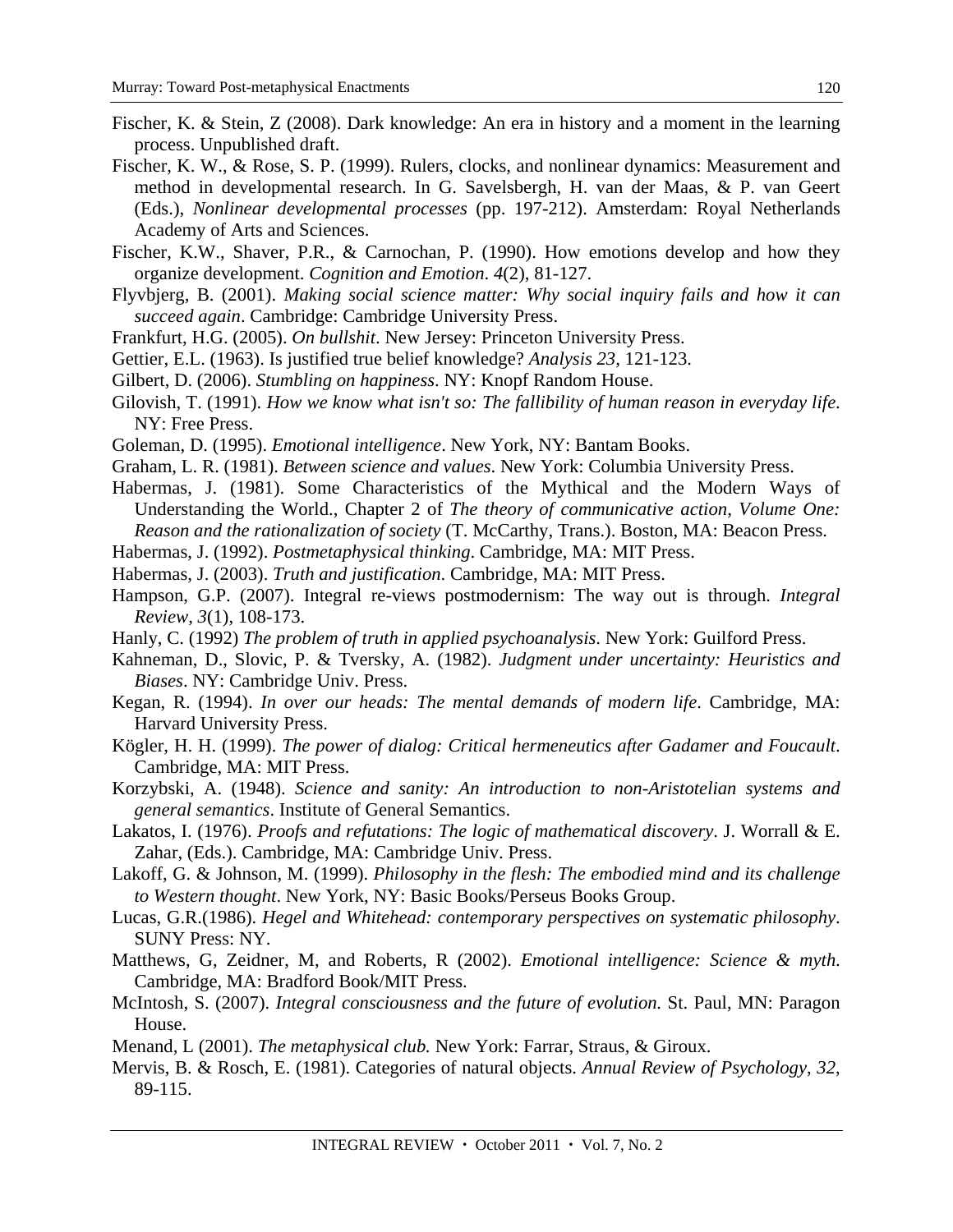- Murray, T. (2006). Collaborative knowledge building and integral theory: On perspectives, uncertainty, and mutual regard. *Integral Review*, *2,* 210-268.
- Murray, T. (2010a). Exploring epistemic wisdom: Ethical and practical implications of integral theory and methodological pluralism for collaboration and knowledge-building. In: *Integral Theory in Action: Applied, Theoretical, and Constructive Perspectives on the AQAL Model*, S. Esbjörn-Hargens Ed., 2010, Albany: Suny Press.Also, presented at the 1st Biannual Integral Theory Conference, John F. Kennedy University. Pleasant Hill, CA, August, 2008.
- Murray, T. (2010b; and in press). On the development of beliefs vs. capacities: Postmetaphysical implications of second tier skillfulness. Presented at the 2nd Biannual Integral Theory Conference, John F. Kennedy University. Pleasant Hill, CA, July, 2010. Also to appear in S. Esbjörn-Hargens (Ed.), *Enacting an integral future: New horizons for integral theory.* NY: SUNY.
- Murray, T. (2011). Integralist mental models of adult development: Provisos from a users guide. *Integral Leadership Review, 11*(2). March 2011. A version will appear in Esbjörn-Hargens (Ed.) book *True But Partial: Essential Critiques of Integral Theory*. Extended version at www.perspegrity.com/papers.
- Murray, T. (submitted for 2012) "Embodied Realisms and Integral Ontologies Toward Self-Critical Theories." Submitted for chapter in *Dancing with Sophia: Integral Philosophy on the Verge*, Esbjörn-Hargens & Schwartz (Eds). Avail. at www.perspegrity.com/papers.
- Oberschall, A. (2000). Oberschall reviews "Theory and progress in social science" by James B. Rule. *Social Forces, 78*(3), 1188-1191.
- Popper, K. (2002). *The logic of scientific discovery* (J. F. K. Popper & L. Freed, Trans.). New York: Routledge Classics.
- Ross, S. N. (2008). The challenges of postformal (mis)communications: Speaking different languages. *World Futures: The Journal of General Evolution, 64*(5-7), 530-535.
- Roy, B. (2006). A Process model of integral theory. *Integral Review, 2*(2), 118-152.
- Schumacher. E. F. (1977). *A guide for the perplexed*. New York: Harper and Row.
- Schwarz, R. (2002). *The skilled facilitator.* San Francisco: Jossey-Bass.
- Sellars, W. (1956). Empiricism and the philosophy of mind. in H. Feigl and M. Scriven, (Eds.) *The foundations of science and the concepts of psychoanalysis,* Minnesota Studies in the Philosophy of Science, Vol. I. U. of Minnesota Press.
- Senge, P. M. (1990). *The fifth discipline: The art and practice of the learning organization*. New York, NY: Doubleday.
- Stein, Z. (2008a). Myth busting and metric making: Refashioning the discourse about development. Excursus for Integral Leadership Review. *Integral Leadership Review, 8*(5).
- Stein, Z. (2008b). Intuitions of altitude: Researching the conditions for the possibility of developmental assessment. Paper presented at Biannual Integral Theory Conference, John F. Kennedy University. Pleasant Hill, CA.
- Stein, Z. (2010). Now you get it, now you don't: Developmental differences in the understanding of integral theory and practice. In S. Esbjorn-Hargens & M. Forman (Eds.), *Integral theory in action*. NY: SUNY Press.
- Stein, Z. & Heikkinen, K. (2010). On the Development of reasoning in the domain of integral theory and practice: Some preliminary findings. Presented at the Integral Theory conference, 2010.
- Tennyson, R. & Park, O. (1980). The teaching of concepts: a re-view of instructional design research literature. *Review of Educational Research*, *50*(1).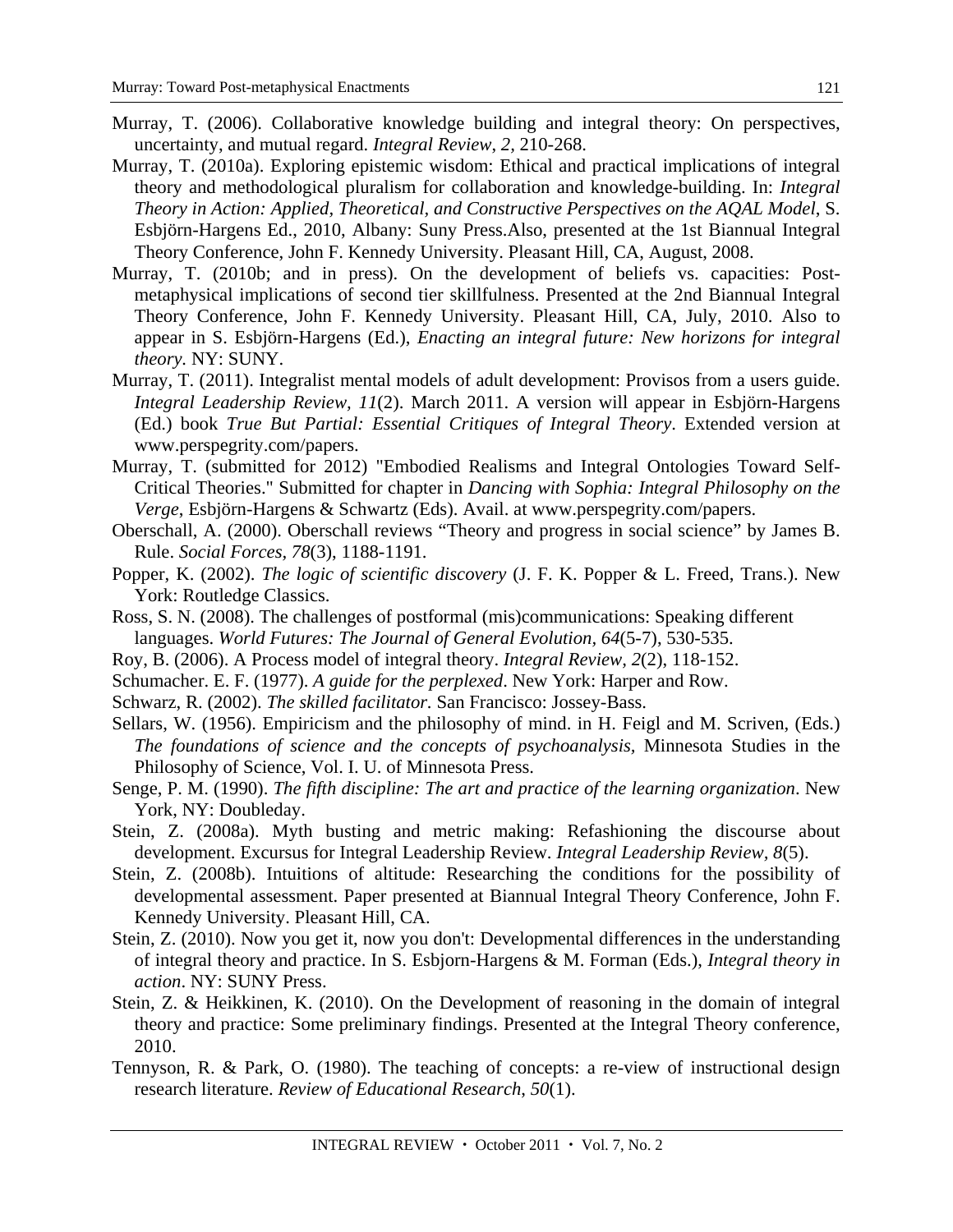- Wallis, S. (2008). Validation of theory: Exploring and reframing Popper's worlds. *Integral Review, 4*(2).
- Walsh, R. (2009). The state of the integral enterprise. *Journal of Integral Theory and Practice*, *4*(3), 1-22.
- Whitehead, A.N. (1929). *Process and reality: An essay in cosmology*. Free Press.
- Wilber, K. (1997). *The eye of spirit*. Boston and London: Shambhala Publications.
- Wilber, K. (2006). *Integral spirituality*. Boston, MA: Shambhala Press.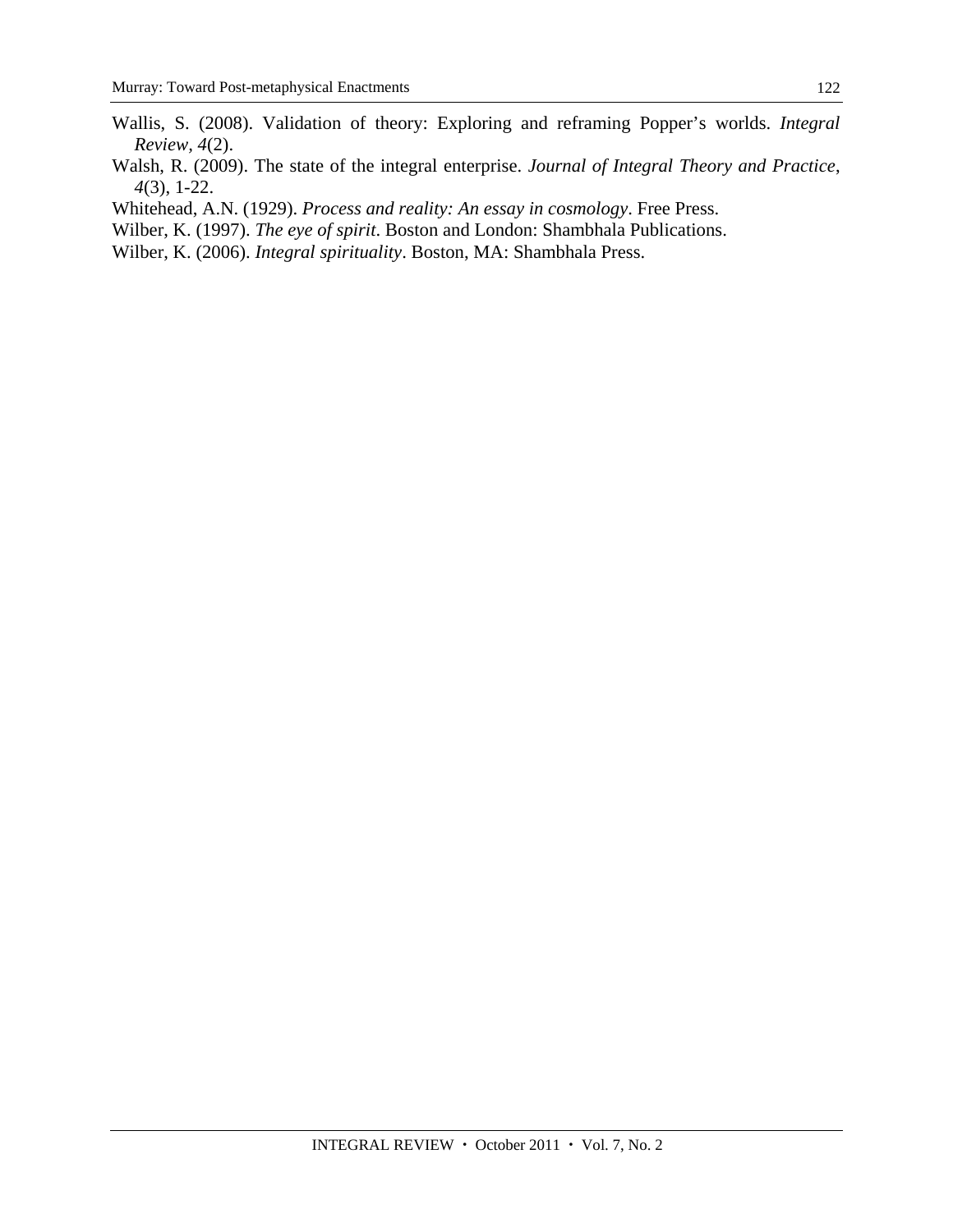# **Appendix: From Concepts to Statements: Modes of Justification and Critique**

In this Appendix I discuses several ideas referenced in this article that I believe contribute to taking a post-metaphysical stance, which I will work out in more detail in future papers.

In discussing post-metaphysical approaches to knowledge it is useful to differentiate several types of knowledge as in the following figure:



**Figure 2: Categories of Knowledge/Belief** 

# **On Experience**

Experience and other non-linguistic or pre-linguistic phenomena exist in the top category. These form the basis of (symbolic) concepts and ideas. These are not meant to be completely raw or unfiltered, as all experience and sensation gets filtered at a very early point. This category points to one's belief that "this is a tree" or "I should take this job" before I put words to it (internally or verbally). Included in this category are "intuitions" before they are conceived in words and symbolic categories. This category is a catch-all that points to everything that we "know" prior to (or without its) manifestation into symbols and language. I offer no detailed or scientific treatment for this vast category (though many exist; see Martin Heidegger; Jason Brown; Antonio Damasio), but name it to point out that all attempts to ground knowledge, belief, or mutual understanding draw upon this level. The validity of verbal abstractions, i.e., the linguistic/symbolic forms listed in the figure, depends on references to this Experiential level.

I will make one interesting point about Experience in light of our discussion of metaphysical thinking. Though we treat an experience such as the taste of chocolate as mundane and an experience such as a meditative state of witness-consciousness or non-dual oneness as sublime, they share some interesting properties along with all experiences. They are essentially indescribable to any who have not experienced them. In the movement from experience into language describing the experience both loose what they are and become something else. Concepts and abstractions built upon the taste of chocolate are not so different than concepts build upon sublime spiritual experiences in that they are equally susceptible to indeterminacies. Both are equally beyond words and in that sense mysterious. The main difference is that tasting chocolate is common whereas advanced meditative states are not. Therefore there is more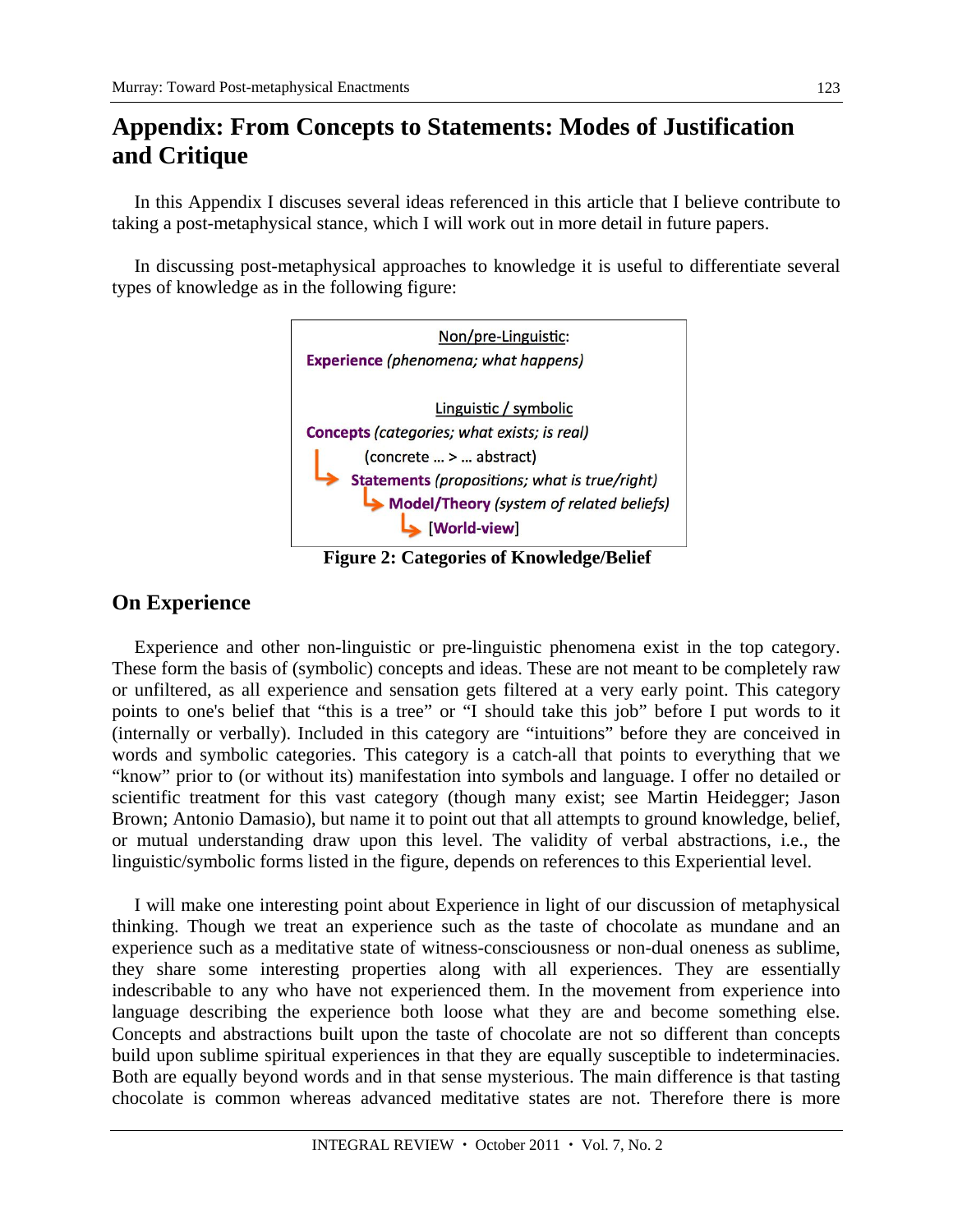124

intersubjective commonality about the taste of chocolate–less ambiguity about what one means when they speak of it. Because of our tendency to take abstractions too seriously (misplaced concreteness) it seems to us that that *concepts*, the *ideas*, and the *theories about* meditative states are particularly sublime, esoteric, and special. However it seems more accurate to say that it is only the *experience* that is sublime and special.

### **On Concepts and Models**

The primary purpose of the diagram in Figure 2 is to illustrate that (a) models/theories are built from statements and statements from concepts; (b) that indeterminacies as any level accumulate from indeterminacies at lower levels; and (c) that each level has its own epistemic concerns. Example Experiences include the taste of chocolate; a gut certainty; a meditative state; and what it is like being a parent. Example concepts include tree, democracy, interior, and consciousness. Statements have forms such as "trees are…" "we should…" and "the cognitive line leads other lines…" Example models/theories include AQAL, Spiral Dynamics, Einstein's Theory of Relativity. Concepts are primarily about what we think exists (or can be differentiated from other things). Statements are claims about what is true, good, right, beautiful, etc. Models and theories are systems of related beliefs. I include "world view" in the diagram to note that we also speak of larger scale belief systems.

### **Justification Types**

In this paper I emphasize the ontological functions of the mind that infer what is *real*, i.e., the conceptual level in the Figure. But the post-metaphysical turn also involves the related epistemological functions that infer what is *true* and determine how we argue for claims—i.e., the level of Statements and their justification. Figure 3 lists most of the modes we use to justify or explain claims.

| First hand <b>experience</b> (seeing is believing)         |  |
|------------------------------------------------------------|--|
| <b>Someone I know and trust believes it;</b>               |  |
| Someone in an <b>authority role</b> suggests/demands that  |  |
| I believe it;                                              |  |
| Most people (peers in my group/tribe) believe it;          |  |
| I have a deep <b>intuition</b> (or gut feeling);           |  |
| Is ethically right to believe it;                          |  |
| Is pragmatically <b>useful</b> (it works);                 |  |
| Is <b>consistent</b> with my other beliefs (as are its     |  |
| explicit/implicit implications)                            |  |
| Has the support of experts or ;trusted sources             |  |
| (journal, NPR, etc.)                                       |  |
| Has reasonable <b>assumptions</b> /bases/ premises         |  |
| Follows from <b>Logical</b> inference (supporting truths); |  |
| I used a trusted method.                                   |  |

 **Figure 3: A list of knowledge justification modes**